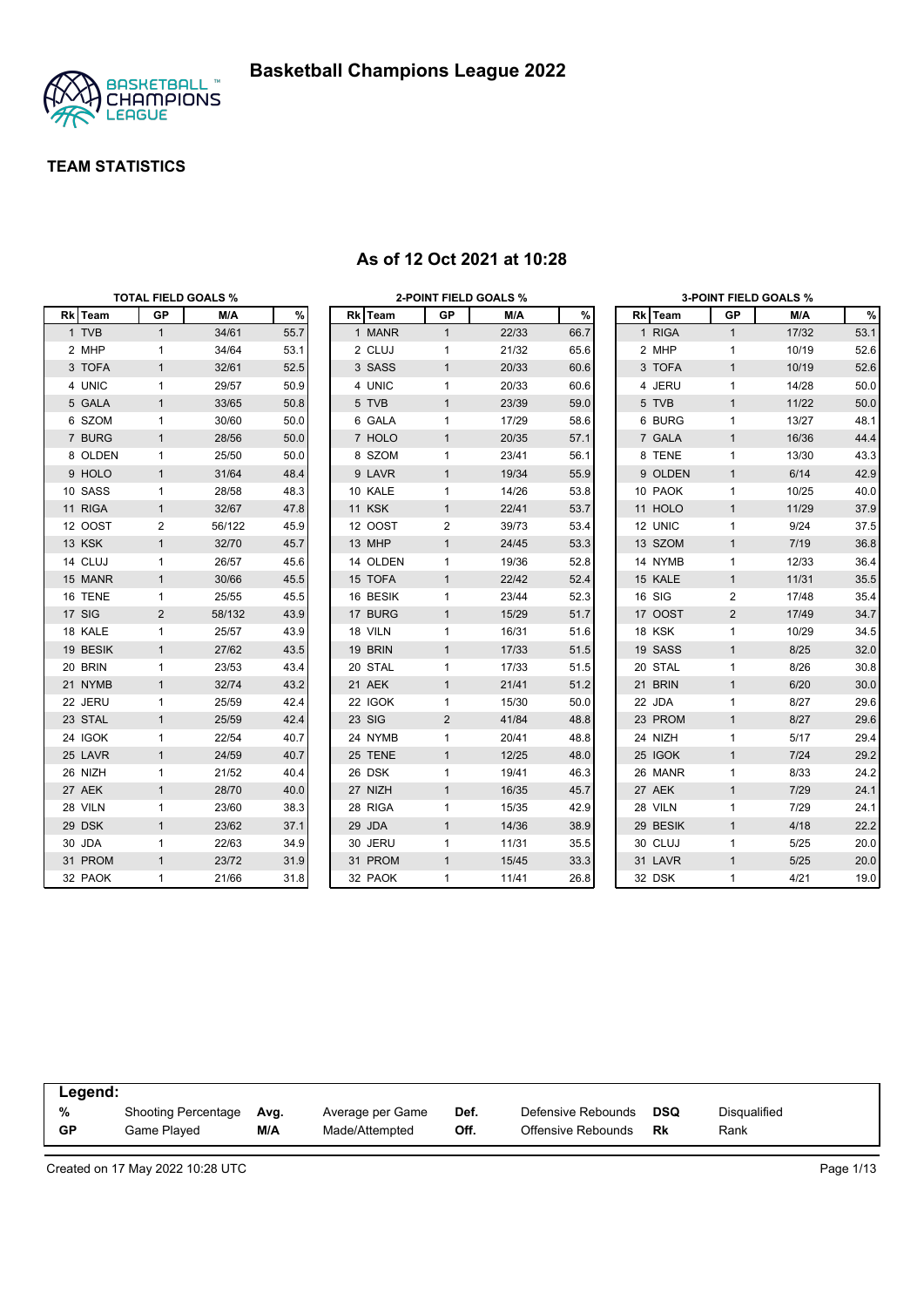

|          | <b>FREE THROWS %</b> |       |      |          | <b>POINTS FOR</b> |              |       |          | <b>POINTS AGAINST</b> |       |       |
|----------|----------------------|-------|------|----------|-------------------|--------------|-------|----------|-----------------------|-------|-------|
| Rk Team  | GP                   | M/A   | $\%$ | Rk Team  | GP                | <b>Total</b> | Avg.  | Rk Team  | GP                    | Total | Avg.  |
| 1 AEK    | $\mathbf{1}$         | 15/16 | 93.8 | 1 GALA   | $\mathbf{1}$      | 101          | 101.0 | 1 CLUJ   | $\mathbf{1}$          | 60    | 60.0  |
| 2 KALE   | $\mathbf{1}$         | 12/13 | 92.3 | 2 MHP    | $\mathbf{1}$      | 94           | 94.0  | 2 HOLO   | $\mathbf{1}$          | 61    | 61.0  |
| 3 MANR   | $\mathbf{1}$         | 13/15 | 86.7 | 3 TOFA   | $\mathbf{1}$      | 92           | 92.0  | 3 UNIC   | $\mathbf{1}$          | 62    | 62.0  |
| 4 TVB    | $\mathbf{1}$         | 12/14 | 85.7 | 4 TVB    | $\mathbf{1}$      | 91           | 91.0  | 4 LAVR   | $\mathbf{1}$          | 63    | 63.0  |
| 5 SASS   | $\mathbf{1}$         | 17/20 | 85.0 | 5 HOLO   | $\mathbf{1}$      | 88           | 88.0  | 5 IGOK   | $\mathbf{1}$          | 64    | 64.0  |
| 6 MHP    | $\mathbf{1}$         | 16/19 | 84.2 | 6 KSK    | $\mathbf{1}$      | 86           | 86.0  | 6 JDA    | $\mathbf{1}$          | 65    | 65.0  |
| 7 GALA   | $\mathbf{1}$         | 19/23 | 82.6 | 7 NYMB   | $\mathbf{1}$      | 85           | 85.0  | 7 DSK    | $\mathbf{1}$          | 66    | 66.0  |
| 8 STAL   | $\mathbf{1}$         | 18/22 | 81.8 | 8 RIGA   | $\mathbf{1}$      | 85           | 85.0  | 8 PAOK   | $\mathbf{1}$          | 68    | 68.0  |
| 9 OLDEN  | $\mathbf{1}$         | 20/25 | 80.0 | 9 JERU   | $\mathbf{1}$      | 84           | 84.0  | 9 TENE   | $\mathbf{1}$          | 70    | 70.0  |
| 10 BESIK | $\mathbf{1}$         | 16/20 | 80.0 | 10 SZOM  | $\mathbf{1}$      | 83           | 83.0  | 10 OLDEN | $\mathbf{1}$          | 72    | 72.0  |
| 11 BURG  | $\mathbf{1}$         | 13/17 | 76.5 | 11 BURG  | $\mathbf{1}$      | 82           | 82.0  | 11 PROM  | $\mathbf{1}$          | 73    | 73.0  |
| 12 PROM  | 1                    | 16/21 | 76.2 | 12 MANR  | $\mathbf{1}$      | 81           | 81.0  | 12 BURG  | $\mathbf{1}$          | 74    | 74.0  |
| 13 VILN  | $\mathbf{1}$         | 19/25 | 76.0 | 13 SASS  | $\mathbf{1}$      | 81           | 81.0  | 13 KALE  | $\mathbf{1}$          | 75    | 75.0  |
| 14 TOFA  | $\mathbf{1}$         | 18/24 | 75.0 | 14 OOST  | 2                 | 160          | 80.0  | 14 SIG   | $\overline{2}$        | 150   | 75.0  |
| 15 HOLO  | $\mathbf{1}$         | 15/20 | 75.0 | 15 SIG   | $\overline{2}$    | 158          | 79.0  | 15 MANR  | $\mathbf{1}$          | 76    | 76.0  |
| 16 LAVR  | $\mathbf{1}$         | 12/16 | 75.0 | 16 UNIC  | $\mathbf{1}$      | 79           | 79.0  | 16 VILN  | $\mathbf{1}$          | 76    | 76.0  |
| 17 OOST  | 2                    | 31/42 | 73.8 | 17 AEK   | $\mathbf{1}$      | 78           | 78.0  | 17 SZOM  | $\mathbf{1}$          | 78    | 78.0  |
| 18 SIG   | 2                    | 25/34 | 73.5 | 18 OLDEN | $\mathbf{1}$      | 76           | 76.0  | 18 NIZH  | $\mathbf{1}$          | 79    | 79.0  |
| 19 JDA   | $\mathbf{1}$         | 11/15 | 73.3 | 19 STAL  | $\mathbf{1}$      | 76           | 76.0  | 19 MHP   | $\mathbf{1}$          | 81    | 81.0  |
| 20 SZOM  | $\mathbf{1}$         | 16/22 | 72.7 | 20 BESIK | 1                 | 74           | 74.0  | 20 STAL  | $\mathbf{1}$          | 81    | 81.0  |
| 21 DSK   | $\mathbf{1}$         | 10/14 | 71.4 | 21 KALE  | $\mathbf{1}$      | 73           | 73.0  | 21 BESIK | $\mathbf{1}$          | 82    | 82.0  |
| 22 IGOK  | 1                    | 17/24 | 70.8 | 22 TENE  | $\mathbf{1}$      | 73           | 73.0  | 22 AEK   | $\mathbf{1}$          | 83    | 83.0  |
| 23 PAOK  | $\mathbf{1}$         | 12/17 | 70.6 | 23 VILN  | $\mathbf{1}$      | 72           | 72.0  | 23 TOFA  | $\mathbf{1}$          | 83    | 83.0  |
| 24 JERU  | $\mathbf{1}$         | 20/30 | 66.7 | 24 PROM  | $\mathbf{1}$      | 70           | 70.0  | 24 KSK   | $\mathbf{1}$          | 84    | 84.0  |
| 25 KSK   | $\mathbf{1}$         | 12/18 | 66.7 | 25 IGOK  | $\mathbf{1}$      | 68           | 68.0  | 25 GALA  | $\mathbf{1}$          | 85    | 85.0  |
| 26 UNIC  | $\mathbf{1}$         | 12/18 | 66.7 | 26 CLUJ  | $\mathbf{1}$      | 66           | 66.0  | 26 TVB   | $\mathbf{1}$          | 85    | 85.0  |
| 27 RIGA  | $\mathbf{1}$         | 4/6   | 66.7 | 27 LAVR  | $\mathbf{1}$      | 65           | 65.0  | 27 JERU  | $\mathbf{1}$          | 86    | 86.0  |
| 28 NYMB  | $\mathbf{1}$         | 9/14  | 64.3 | 28 PAOK  | $\mathbf{1}$      | 64           | 64.0  | 28 OOST  | 2                     | 175   | 87.5  |
| 29 NIZH  | $\mathbf{1}$         | 15/24 | 62.5 | 29 JDA   | $\mathbf{1}$      | 63           | 63.0  | 29 BRIN  | $\mathbf{1}$          | 88    | 88.0  |
| 30 BRIN  | $\mathbf{1}$         | 9/16  | 56.3 | 30 NIZH  | $\mathbf{1}$      | 62           | 62.0  | 30 RIGA  | $\mathbf{1}$          | 91    | 91.0  |
| 31 CLUJ  | $\mathbf{1}$         | 9/17  | 52.9 | 31 BRIN  | $\mathbf{1}$      | 61           | 61.0  | 31 SASS  | $\mathbf{1}$          | 94    | 94.0  |
| 32 TENE  | $\mathbf{1}$         | 10/21 | 47.6 | 32 DSK   | 1                 | 60           | 60.0  | 32 NYMB  | $\mathbf{1}$          | 101   | 101.0 |

| Legend: |                     |      |                  |      |                    |     |              |
|---------|---------------------|------|------------------|------|--------------------|-----|--------------|
| %       | Shooting Percentage | Ava. | Average per Game | Def. | Defensive Rebounds | DSQ | Disqualified |
| GP      | Game Played         | M/A  | Made/Attempted   | Off. | Offensive Rebounds | Rk  | Rank         |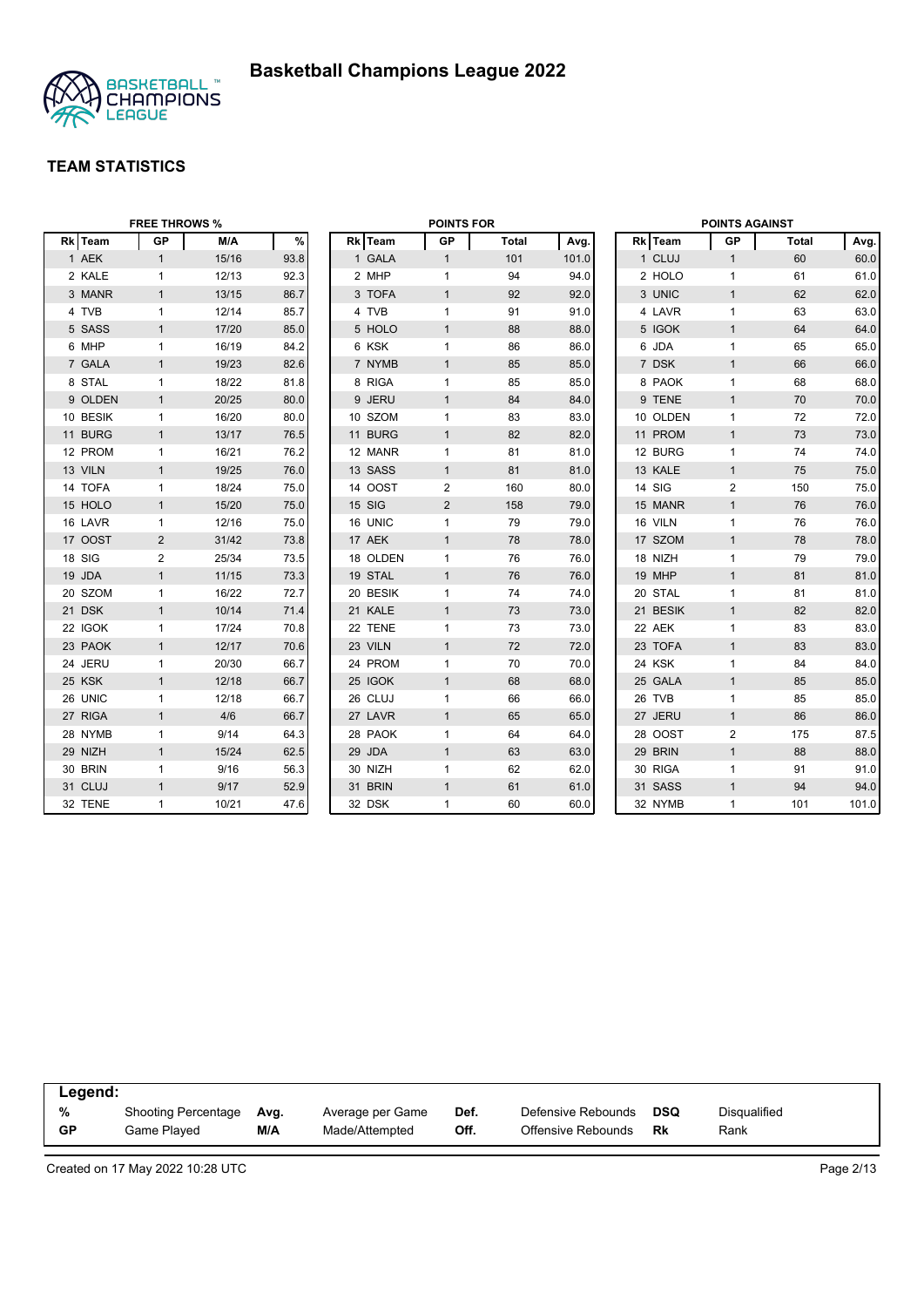

|          |                | <b>REBOUNDS</b> |      |              |      |          | <b>ASSISTS</b> |              |      |          | <b>FOULS</b>   |              |      |
|----------|----------------|-----------------|------|--------------|------|----------|----------------|--------------|------|----------|----------------|--------------|------|
| Rk Team  | GP             | Off.            | Def. | <b>Total</b> | Avg. | Rk Team  | <b>GP</b>      | <b>Total</b> | Avg. | Rk Team  | <b>GP</b>      | <b>Total</b> | Avg. |
| 1 PROM   | $\mathbf{1}$   | 16              | 33   | 49           | 49.0 | 1 MANR   | $\mathbf{1}$   | 27           | 27.0 | 1 KSK    | $\mathbf{1}$   | 27           | 27.0 |
| 2 IGOK   | $\mathbf{1}$   | 12              | 36   | 48           | 48.0 | 2 TOFA   | $\mathbf{1}$   | 25           | 25.0 | 2 JERU   | 1              | 24           | 24.0 |
| 3 JDA    | $\mathbf{1}$   | 15              | 28   | 43           | 43.0 | 3 TVB    | $\mathbf{1}$   | 24           | 24.0 | 3 OLDEN  | $\overline{1}$ | 23           | 23.0 |
| 4 SIG    | 2              | 33              | 49   | 82           | 41.0 | 4 OOST   | $\overline{2}$ | 46           | 23.0 | 4 TOFA   | $\mathbf{1}$   | 23           | 23.0 |
| 5 CLUJ   | $\mathbf{1}$   | 15              | 25   | 40           | 40.0 | 5 NYMB   | $\mathbf{1}$   | 23           | 23.0 | 5 UNIC   | $\mathbf{1}$   | 23           | 23.0 |
| 6 KSK    | 1              | 15              | 25   | 40           | 40.0 | 6 BURG   | $\mathbf{1}$   | 22           | 22.0 | 6 DSK    | $\mathbf{1}$   | 22           | 22.0 |
| 7 SZOM   | $\mathbf{1}$   | 12              | 28   | 40           | 40.0 | 7 NIZH   | $\mathbf{1}$   | 22           | 22.0 | 7 NIZH   | $\mathbf{1}$   | 22           | 22.0 |
| 8 NYMB   | 1              | 13              | 26   | 39           | 39.0 | 8 RIGA   | $\mathbf{1}$   | 22           | 22.0 | 8 NYMB   | 1              | 22           | 22.0 |
| 9 GALA   | $\mathbf{1}$   | $\overline{7}$  | 31   | 38           | 38.0 | 9 GALA   | $\mathbf{1}$   | 20           | 20.0 | 9 PROM   | $\mathbf{1}$   | 22           | 22.0 |
| 10 STAL  | 1              | 9               | 29   | 38           | 38.0 | 10 SZOM  | 1              | 20           | 20.0 | 10 VILN  | 1              | 22           | 22.0 |
| 11 HOLO  | $\mathbf{1}$   | 6               | 31   | 37           | 37.0 | 11 STAL  | $\mathbf{1}$   | 19           | 19.0 | 11 OOST  | $\overline{2}$ | 42           | 21.0 |
| 12 MHP   | 1              | 13              | 24   | 37           | 37.0 | 12 UNIC  | $\mathbf{1}$   | 19           | 19.0 | 12 MANR  | 1              | 21           | 21.0 |
| 13 UNIC  | $\mathbf{1}$   | 13              | 24   | 37           | 37.0 | 13 IGOK  | $\mathbf{1}$   | 18           | 18.0 | 13 SASS  | $\mathbf{1}$   | 21           | 21.0 |
| 14 JERU  | $\mathbf{1}$   | 11              | 25   | 36           | 36.0 | 14 JERU  | $\mathbf{1}$   | 18           | 18.0 | 14 SZOM  | $\mathbf{1}$   | 20           | 20.0 |
| 15 LAVR  | $\mathbf{1}$   | 9               | 27   | 36           | 36.0 | 15 KALE  | $\mathbf{1}$   | 18           | 18.0 | 15 TENE  | $\mathbf{1}$   | 20           | 20.0 |
| 16 TENE  | $\mathbf{1}$   | 4               | 32   | 36           | 36.0 | 16 CLUJ  | $\mathbf{1}$   | 17           | 17.0 | 16 BRIN  | $\mathbf{1}$   | 19           | 19.0 |
| 17 AEK   | $\mathbf{1}$   | 13              | 22   | 35           | 35.0 | 17 HOLO  | $\mathbf{1}$   | 17           | 17.0 | 17 MHP   | $\mathbf{1}$   | 19           | 19.0 |
| 18 BURG  | 1              | 9               | 26   | 35           | 35.0 | 18 MHP   | $\mathbf{1}$   | 17           | 17.0 | 18 STAL  | $\mathbf{1}$   | 19           | 19.0 |
| 19 DSK   | $\mathbf{1}$   | 15              | 19   | 34           | 34.0 | 19 SIG   | $\overline{2}$ | 33           | 16.5 | 19 SIG   | $\overline{2}$ | 36           | 18.0 |
| 20 MANR  | 1              | 9               | 25   | 34           | 34.0 | 20 BESIK | $\mathbf{1}$   | 16           | 16.0 | 20 BURG  | $\mathbf{1}$   | 18           | 18.0 |
| 21 PAOK  | $\mathbf{1}$   | 11              | 23   | 34           | 34.0 | 21 JDA   | $\mathbf{1}$   | 16           | 16.0 | 21 CLUJ  | $\mathbf{1}$   | 18           | 18.0 |
| 22 TOFA  | 1              | 8               | 26   | 34           | 34.0 | 22 TENE  | 1              | 16           | 16.0 | 22 GALA  | 1              | 18           | 18.0 |
| 23 TVB   | $\mathbf{1}$   | 9               | 25   | 34           | 34.0 | 23 AEK   | $\mathbf{1}$   | 15           | 15.0 | 23 PAOK  | $\mathbf{1}$   | 18           | 18.0 |
| 24 BRIN  | 1              | $\overline{2}$  | 30   | 32           | 32.0 | 24 BRIN  | $\mathbf{1}$   | 15           | 15.0 | 24 RIGA  | $\mathbf{1}$   | 18           | 18.0 |
| 25 VILN  | $\mathbf{1}$   | 11              | 21   | 32           | 32.0 | 25 PROM  | $\mathbf{1}$   | 15           | 15.0 | 25 HOLO  | $\mathbf{1}$   | 17           | 17.0 |
| 26 OOST  | $\overline{2}$ | 19              | 43   | 62           | 31.0 | 26 SASS  | $\mathbf{1}$   | 14           | 14.0 | 26 IGOK  | 1              | 17           | 17.0 |
| 27 BESIK | $\mathbf{1}$   | 11              | 20   | 31           | 31.0 | 27 KSK   | $\mathbf{1}$   | 13           | 13.0 | 27 JDA   | $\mathbf{1}$   | 17           | 17.0 |
| 28 OLDEN | $\mathbf{1}$   | 6               | 25   | 31           | 31.0 | 28 PAOK  | 1              | 13           | 13.0 | 28 AEK   | $\mathbf{1}$   | 16           | 16.0 |
| 29 KALE  | $\mathbf{1}$   | 8               | 21   | 29           | 29.0 | 29 VILN  | $\mathbf{1}$   | 13           | 13.0 | 29 BESIK | $\mathbf{1}$   | 16           | 16.0 |
| 30 NIZH  | $\mathbf{1}$   | 9               | 18   | 27           | 27.0 | 30 LAVR  | $\mathbf{1}$   | 12           | 12.0 | 30 TVB   | $\mathbf{1}$   | 16           | 16.0 |
| 31 RIGA  | $\mathbf{1}$   | 10              | 17   | 27           | 27.0 | 31 OLDEN | $\mathbf{1}$   | 12           | 12.0 | 31 KALE  | $\mathbf{1}$   | 15           | 15.0 |
| 32 SASS  | 1              | $\overline{7}$  | 16   | 23           | 23.0 | 32 DSK   | 1              | 11           | 11.0 | 32 LAVR  | 1              | 15           | 15.0 |

| Legend: |                            |      |                  |      |                    |     |              |
|---------|----------------------------|------|------------------|------|--------------------|-----|--------------|
| %       | <b>Shooting Percentage</b> | Ava. | Average per Game | Def. | Defensive Rebounds | DSQ | Disqualified |
| GP      | Game Plaved                | M/A  | Made/Attempted   | Off. | Offensive Rebounds | Rk  | Rank         |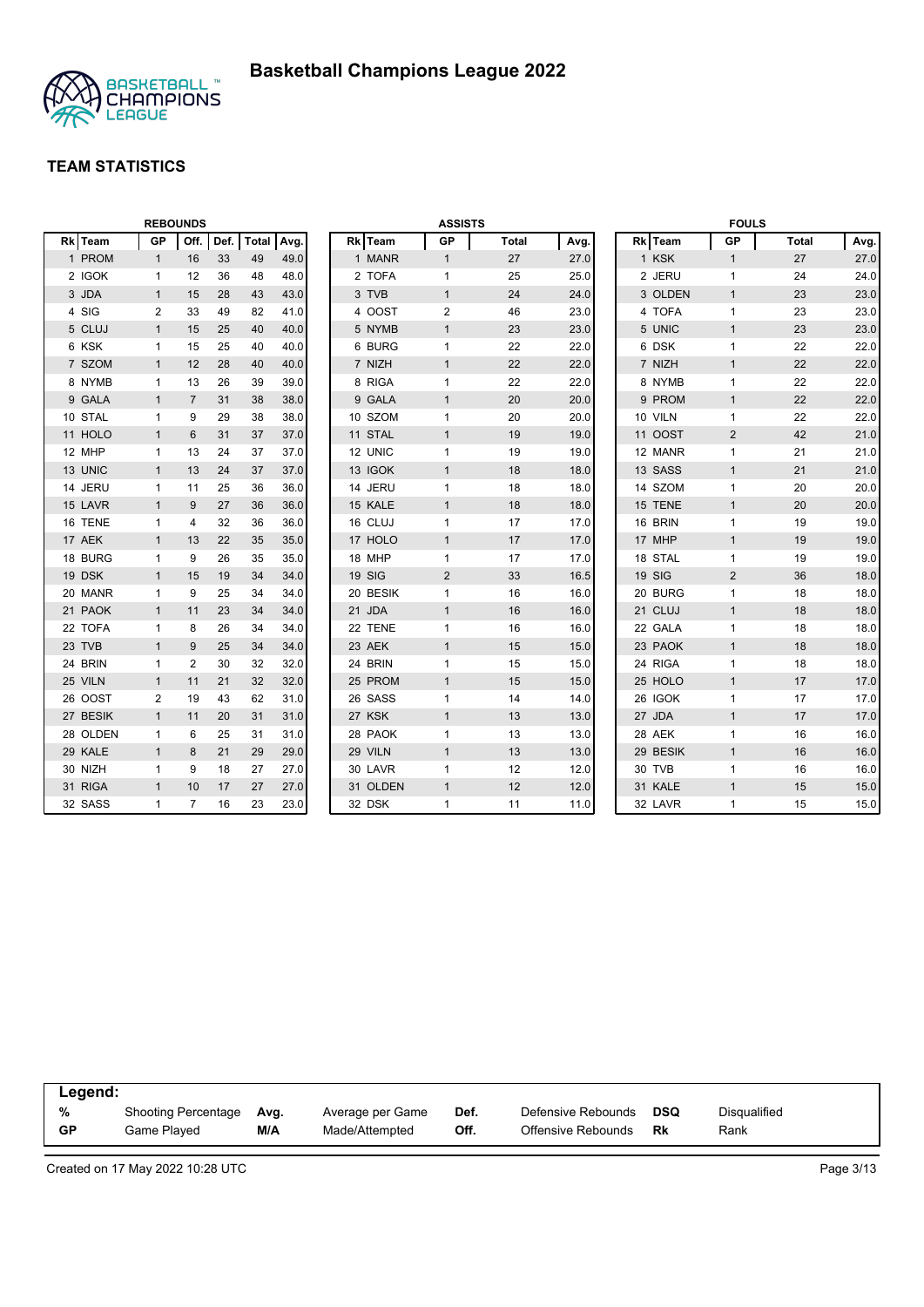

|                   | <b>TURNOVERS</b> |              |      |          | <b>STEALS</b>  |                 |      |          | <b>BLOCKED SHOTS</b> |                |       |
|-------------------|------------------|--------------|------|----------|----------------|-----------------|------|----------|----------------------|----------------|-------|
| <b>Team</b><br>Rk | GP               | <b>Total</b> | Avg. | Rk Team  | GP             | <b>Total</b>    | Avg. | Rk Team  | GP                   | Total          | Avg.  |
| 1 CLUJ            | $\mathbf{1}$     | 20           | 20.0 | 1 DSK    | $\mathbf{1}$   | 12              | 12.0 | 1 TENE   | $\mathbf{1}$         | $\overline{7}$ | 7.0   |
| 2 DSK             | $\mathbf{1}$     | 20           | 20.0 | 2 HOLO   | $\mathbf{1}$   | 11              | 11.0 | 2 TVB    | $\mathbf{1}$         | 6              | 6.0   |
| 3 STAL            | $\mathbf{1}$     | 18           | 18.0 | 3 BESIK  | $\mathbf{1}$   | 10              | 10.0 | 3 KALE   | $\mathbf{1}$         | 5              | 5.0   |
| 4 TVB             | $\mathbf{1}$     | 18           | 18.0 | 4 RIGA   | $\mathbf{1}$   | 9               | 9.0  | 4 MHP    | $\mathbf{1}$         | 5              | 5.0   |
| 5 BRIN            | $\mathbf{1}$     | 17           | 17.0 | 5 CLUJ   | $\mathbf{1}$   | 8               | 8.0  | 5 SZOM   | $\mathbf{1}$         | $\sqrt{5}$     | $5.0$ |
| 6 SZOM            | $\mathbf{1}$     | 17           | 17.0 | 6 MANR   | $\mathbf{1}$   | 8               | 8.0  | 6 UNIC   | $\mathbf{1}$         | 5              | 5.0   |
| 7 BURG            | $\mathbf{1}$     | 16           | 16.0 | 7 TVB    | $\mathbf{1}$   | $\bf 8$         | 8.0  | 7 LAVR   | $\mathbf{1}$         | $\overline{4}$ | 4.0   |
| 8 KALE            | $\mathbf{1}$     | 16           | 16.0 | 8 VILN   | $\mathbf{1}$   | 8               | 8.0  | 8 PAOK   | $\mathbf{1}$         | 4              | 4.0   |
| 9 RIGA            | $\mathbf{1}$     | 16           | 16.0 | 9 SIG    | $\overline{2}$ | 14              | 7.0  | 9 BESIK  | $\mathbf{1}$         | 3              | 3.0   |
| 10 UNIC           | $\mathbf{1}$     | 16           | 16.0 | 10 GALA  | $\mathbf{1}$   | $\overline{7}$  | 7.0  | 10 CLUJ  | $\mathbf{1}$         | 3              | 3.0   |
| 11 SASS           | $\mathbf{1}$     | 15           | 15.0 | 11 JDA   | $\mathbf{1}$   | $\overline{7}$  | 7.0  | 11 IGOK  | $\mathbf{1}$         | 3              | 3.0   |
| 12 SIG            | $\overline{2}$   | 29           | 14.5 | 12 LAVR  | $\mathbf{1}$   | $\overline{7}$  | 7.0  | 12 JDA   | $\mathbf{1}$         | 3              | 3.0   |
| 13 IGOK           | $\mathbf{1}$     | 14           | 14.0 | 13 SASS  | $\mathbf{1}$   | $\overline{7}$  | 7.0  | 13 KSK   | $\mathbf{1}$         | 3              | 3.0   |
| 14 MANR           | $\mathbf{1}$     | 14           | 14.0 | 14 STAL  | $\mathbf{1}$   | $\overline{7}$  | 7.0  | 14 OLDEN | $\mathbf{1}$         | 3              | 3.0   |
| 15 MHP            | $\mathbf{1}$     | 14           | 14.0 | 15 AEK   | $\mathbf{1}$   | 6               | 6.0  | 15 RIGA  | $\mathbf{1}$         | 3              | 3.0   |
| 16 OOST           | 2                | 26           | 13.0 | 16 PAOK  | $\mathbf{1}$   | 6               | 6.0  | 16 TOFA  | $\mathbf{1}$         | 3              | 3.0   |
| 17 NIZH           | $\mathbf{1}$     | 13           | 13.0 | 17 TOFA  | $\mathbf{1}$   | $6\phantom{1}6$ | 6.0  | 17 OOST  | $\overline{2}$       | 5              | 2.5   |
| 18 OLDEN          | $\mathbf{1}$     | 13           | 13.0 | 18 UNIC  | $\mathbf{1}$   | 6               | 6.0  | 18 SIG   | $\overline{2}$       | 4              | 2.0   |
| 19 TOFA           | $\mathbf{1}$     | 13           | 13.0 | 19 BURG  | $\mathbf{1}$   | $5\phantom{.0}$ | 5.0  | 19 BURG  | $\mathbf{1}$         | $\overline{2}$ | 2.0   |
| 20 JDA            | $\mathbf{1}$     | 12           | 12.0 | 20 MHP   | $\mathbf{1}$   | 5               | 5.0  | 20 GALA  | $\mathbf{1}$         | $\overline{2}$ | 2.0   |
| 21 JERU           | $\mathbf{1}$     | 12           | 12.0 | 21 NIZH  | $\mathbf{1}$   | $\sqrt{5}$      | 5.0  | 21 MANR  | $\mathbf{1}$         | 2              | 2.0   |
| 22 AEK            | $\mathbf{1}$     | 11           | 11.0 | 22 SZOM  | $\mathbf{1}$   | 5               | 5.0  | 22 PROM  | $\mathbf{1}$         | $\overline{2}$ | 2.0   |
| 23 LAVR           | $\mathbf{1}$     | 11           | 11.0 | 23 OOST  | $\overline{2}$ | 8               | 4.0  | 23 SASS  | $\mathbf{1}$         | $\sqrt{2}$     | 2.0   |
| 24 NYMB           | $\mathbf{1}$     | 11           | 11.0 | 24 KSK   | $\mathbf{1}$   | 4               | 4.0  | 24 AEK   | $\mathbf{1}$         | $\mathbf{1}$   | 1.0   |
| 25 TENE           | $\mathbf{1}$     | 11           | 11.0 | 25 OLDEN | $\mathbf{1}$   | $\overline{4}$  | 4.0  | 25 BRIN  | $\mathbf{1}$         | $\mathbf{1}$   | 1.0   |
| 26 BESIK          | $\mathbf{1}$     | 10           | 10.0 | 26 PROM  | $\mathbf{1}$   | 4               | 4.0  | 26 DSK   | $\mathbf{1}$         | $\mathbf{1}$   | 1.0   |
| 27 PROM           | $\mathbf{1}$     | 10           | 10.0 | 27 BRIN  | $\mathbf{1}$   | 3               | 3.0  | 27 JERU  | $\mathbf{1}$         | $\mathbf{1}$   | 1.0   |
| 28 GALA           | $\mathbf{1}$     | 9            | 9.0  | 28 IGOK  | 1              | 3               | 3.0  | 28 STAL  | $\mathbf{1}$         | $\mathbf{1}$   | 1.0   |
| 29 HOLO           | $\mathbf{1}$     | 9            | 9.0  | 29 JERU  | $\mathbf{1}$   | 3               | 3.0  | 29 VILN  | $\mathbf{1}$         | $\mathbf{1}$   | 1.0   |
| 30 KSK            | $\mathbf{1}$     | 9            | 9.0  | 30 TENE  | $\mathbf{1}$   | 3               | 3.0  | 30 HOLO  | $\mathbf{1}$         | $\mathbf 0$    | 0.0   |
| 31 VILN           | $\mathbf{1}$     | 8            | 8.0  | 31 KALE  | $\mathbf{1}$   | 2               | 2.0  | 31 NIZH  | $\mathbf{1}$         | $\mathbf{0}$   | 0.0   |
| 32 PAOK           | $\mathbf{1}$     | 6            | 6.0  | 32 NYMB  | $\mathbf{1}$   | $\overline{2}$  | 2.0  | 32 NYMB  | $\mathbf{1}$         | $\mathbf 0$    | 0.0   |

| Legend:   |                     |      |                  |      |                    |            |              |  |
|-----------|---------------------|------|------------------|------|--------------------|------------|--------------|--|
| %         | Shooting Percentage | Avg. | Average per Game | Def. | Defensive Rebounds | <b>DSQ</b> | Disqualified |  |
| <b>GP</b> | Game Played         | M/A  | Made/Attempted   | Off. | Offensive Rebounds | Rk         | Rank         |  |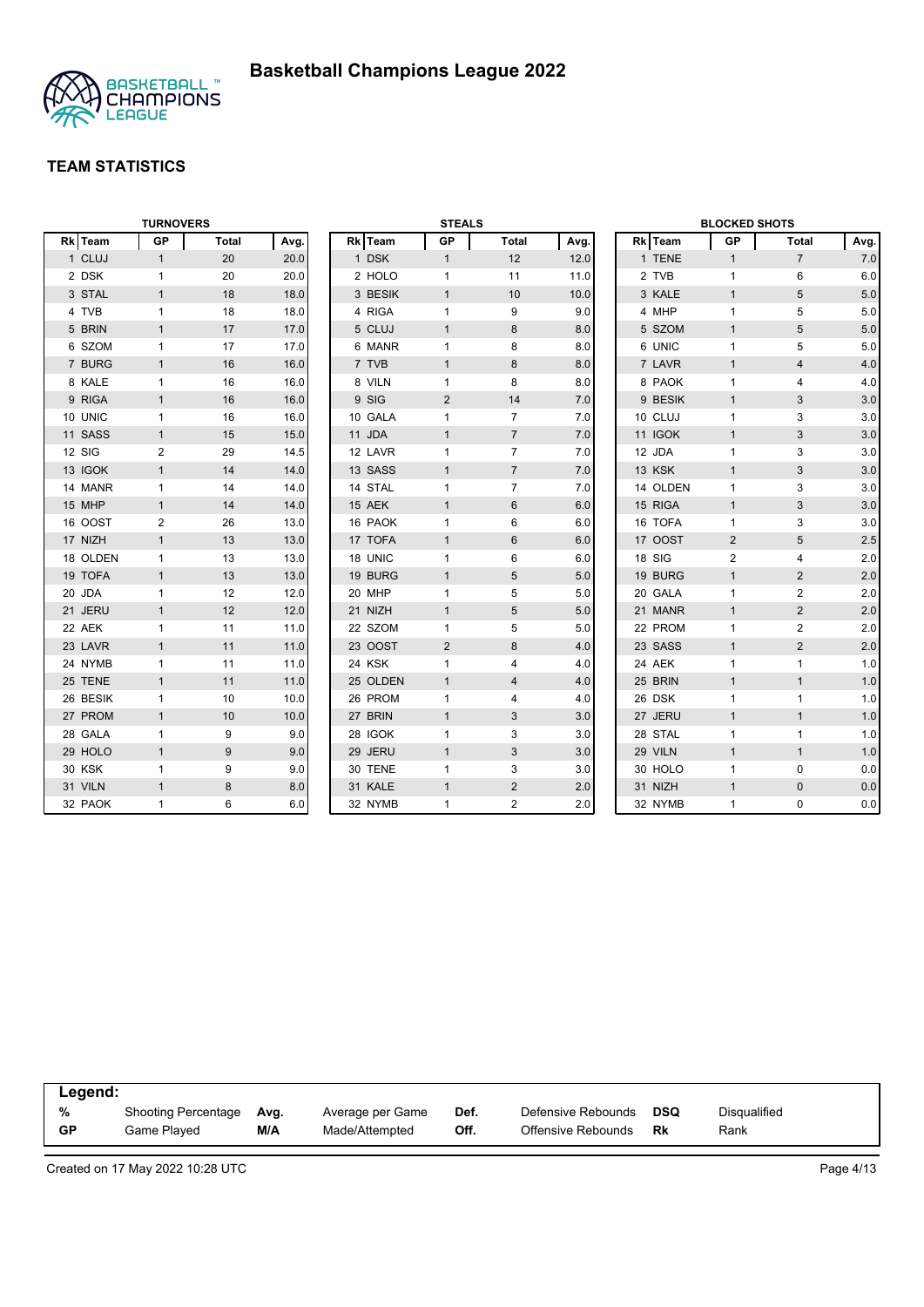



|          |              | <b>TOTAL FIELD GOALS MADE</b> |      |                |                | 2-POINT FIELD GOALS MADE |      |               |              | <b>3-POINT FIELD GOALS MADE</b> |       |
|----------|--------------|-------------------------------|------|----------------|----------------|--------------------------|------|---------------|--------------|---------------------------------|-------|
| Rk Team  | <b>GP</b>    | M/A                           | Avg. | Rk Team        | <b>GP</b>      | Total                    | Avg. | Rk Team       | GP           | Total                           | Avg.  |
| 1 MHP    | $\mathbf{1}$ | 34                            | 34.0 | 1 MHP          | $\mathbf{1}$   | 24                       | 24.0 | 1 RIGA        | $\mathbf{1}$ | 17                              | 17.0  |
| 2 TVB    | $\mathbf{1}$ | 34                            | 34.0 | 2 BESIK        | $\mathbf{1}$   | 23                       | 23.0 | 2 GALA        | $\mathbf{1}$ | 16                              | 16.0  |
| 3 GALA   | $\mathbf{1}$ | 33                            | 33.0 | 3 SZOM         | $\mathbf{1}$   | 23                       | 23.0 | 3 JERU        | $\mathbf{1}$ | 14                              | 14.0  |
| 4 KSK    | $\mathbf{1}$ | 32                            | 32.0 | 4 TVB          | 1              | 23                       | 23.0 | 4 BURG        | $\mathbf{1}$ | 13                              | 13.0  |
| 5 NYMB   | $\mathbf{1}$ | 32                            | 32.0 | 5 KSK          | $\mathbf{1}$   | 22                       | 22.0 | 5 TENE        | $\mathbf{1}$ | 13                              | 13.0  |
| 6 RIGA   | $\mathbf{1}$ | 32                            | 32.0 | 6 MANR         | 1              | 22                       | 22.0 | 6 NYMB        | $\mathbf{1}$ | 12                              | 12.0  |
| 7 TOFA   | $\mathbf{1}$ | 32                            | 32.0 | 7 TOFA         | $\mathbf{1}$   | 22                       | 22.0 | 7 HOLO        | $\mathbf{1}$ | 11                              | 11.0  |
| 8 HOLO   | $\mathbf{1}$ | 31                            | 31.0 | 8 AEK          | $\mathbf{1}$   | 21                       | 21.0 | 8 KALE        | $\mathbf{1}$ | 11                              | 11.0  |
| 9 MANR   | $\mathbf{1}$ | 30                            | 30.0 | 9 CLUJ         | $\mathbf{1}$   | 21                       | 21.0 | 9 TVB         | $\mathbf{1}$ | 11                              | 11.0  |
| 10 SZOM  | $\mathbf{1}$ | 30                            | 30.0 | 10 SIG         | 2              | 41                       | 20.5 | <b>10 KSK</b> | $\mathbf{1}$ | 10                              | 10.0  |
| 11 SIG   | 2            | 58                            | 29.0 | 11 HOLO        | $\mathbf{1}$   | 20                       | 20.0 | 11 MHP        | $\mathbf{1}$ | 10                              | 10.0  |
| 12 UNIC  | $\mathbf{1}$ | 29                            | 29.0 | 12 NYMB        | $\mathbf{1}$   | 20                       | 20.0 | 12 PAOK       | $\mathbf{1}$ | 10                              | 10.0  |
| 13 OOST  | 2            | 56                            | 28.0 | 13 SASS        | $\mathbf{1}$   | 20                       | 20.0 | 13 TOFA       | $\mathbf{1}$ | 10                              | 10.0  |
| 14 AEK   | $\mathbf{1}$ | 28                            | 28.0 | 14 UNIC        | $\mathbf{1}$   | 20                       | 20.0 | 14 UNIC       | $\mathbf{1}$ | 9                               | 9.0   |
| 15 BURG  | $\mathbf{1}$ | 28                            | 28.0 | <b>15 OOST</b> | $\overline{2}$ | 39                       | 19.5 | 15 OOST       | 2            | 17                              | 8.5   |
| 16 SASS  | $\mathbf{1}$ | 28                            | 28.0 | 16 DSK         | $\mathbf{1}$   | 19                       | 19.0 | 16 SIG        | 2            | 17                              | 8.5   |
| 17 BESIK | $\mathbf{1}$ | 27                            | 27.0 | 17 LAVR        | $\mathbf{1}$   | 19                       | 19.0 | 17 JDA        | $\mathbf{1}$ | 8                               | 8.0   |
| 18 CLUJ  | $\mathbf{1}$ | 26                            | 26.0 | 18 OLDEN       | $\mathbf{1}$   | 19                       | 19.0 | 18 MANR       | $\mathbf{1}$ | 8                               | 8.0   |
| 19 JERU  | $\mathbf{1}$ | 25                            | 25.0 | 19 BRIN        | $\mathbf{1}$   | 17                       | 17.0 | 19 PROM       | $\mathbf{1}$ | 8                               | 8.0   |
| 20 KALE  | $\mathbf{1}$ | 25                            | 25.0 | 20 GALA        | $\mathbf{1}$   | 17                       | 17.0 | 20 SASS       | $\mathbf{1}$ | 8                               | 8.0   |
| 21 OLDEN | $\mathbf{1}$ | 25                            | 25.0 | 21 STAL        | $\mathbf{1}$   | 17                       | 17.0 | 21 STAL       | $\mathbf{1}$ | 8                               | 8.0   |
| 22 STAL  | $\mathbf{1}$ | 25                            | 25.0 | 22 NIZH        | $\mathbf{1}$   | 16                       | 16.0 | 22 AEK        | $\mathbf{1}$ | $\overline{7}$                  | 7.0   |
| 23 TENE  | $\mathbf{1}$ | 25                            | 25.0 | 23 VILN        | $\mathbf{1}$   | 16                       | 16.0 | 23 IGOK       | $\mathbf{1}$ | $\overline{7}$                  | 7.0   |
| 24 LAVR  | $\mathbf{1}$ | 24                            | 24.0 | 24 BURG        | $\mathbf{1}$   | 15                       | 15.0 | 24 SZOM       | $\mathbf{1}$ | $\overline{7}$                  | 7.0   |
| 25 BRIN  | $\mathbf{1}$ | 23                            | 23.0 | 25 IGOK        | $\mathbf{1}$   | 15                       | 15.0 | 25 VILN       | $\mathbf{1}$ | $\overline{7}$                  | 7.0   |
| 26 DSK   | $\mathbf{1}$ | 23                            | 23.0 | 26 PROM        | $\mathbf{1}$   | 15                       | 15.0 | 26 BRIN       | $\mathbf{1}$ | 6                               | 6.0   |
| 27 PROM  | $\mathbf{1}$ | 23                            | 23.0 | 27 RIGA        | $\mathbf{1}$   | 15                       | 15.0 | 27 OLDEN      | $\mathbf{1}$ | 6                               | 6.0   |
| 28 VILN  | $\mathbf{1}$ | 23                            | 23.0 | 28 JDA         | $\mathbf{1}$   | 14                       | 14.0 | 28 CLUJ       | $\mathbf{1}$ | 5                               | 5.0   |
| 29 IGOK  | $\mathbf{1}$ | 22                            | 22.0 | 29 KALE        | $\mathbf{1}$   | 14                       | 14.0 | 29 LAVR       | $\mathbf{1}$ | 5                               | $5.0$ |
| 30 JDA   | $\mathbf{1}$ | 22                            | 22.0 | 30 TENE        | $\mathbf{1}$   | 12                       | 12.0 | 30 NIZH       | $\mathbf{1}$ | 5                               | 5.0   |
| 31 NIZH  | $\mathbf{1}$ | 21                            | 21.0 | 31 JERU        | $\mathbf{1}$   | 11                       | 11.0 | 31 BESIK      | $\mathbf{1}$ | $\overline{4}$                  | 4.0   |
| 32 PAOK  | $\mathbf{1}$ | 21                            | 21.0 | 32 PAOK        | $\mathbf{1}$   | 11                       | 11.0 | 32 DSK        | $\mathbf{1}$ | 4                               | 4.0   |

| Legend:   |                            |      |                  |      |                    |            |              |  |
|-----------|----------------------------|------|------------------|------|--------------------|------------|--------------|--|
| %         | <b>Shooting Percentage</b> | Avg. | Average per Game | Def. | Defensive Rebounds | <b>DSQ</b> | Disqualified |  |
| <b>GP</b> | Game Played                | M/A  | Made/Attempted   | Off. | Offensive Rebounds | Rk         | Rank         |  |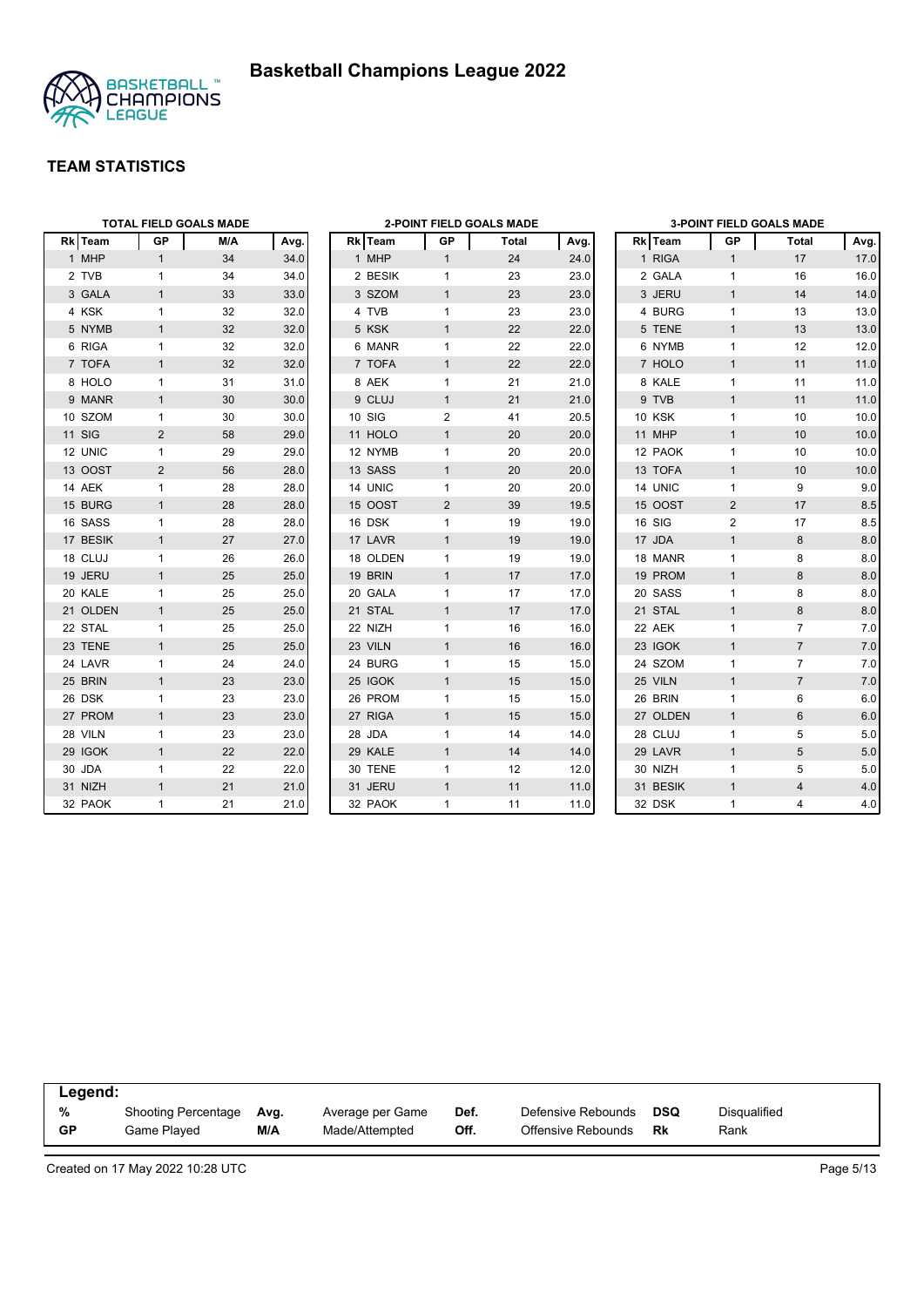



|         | <b>FREE THROWS MADE</b> |       |      |                |                | <b>TOTAL FIELD GOALS ATTEMPTS</b> |      |          |                | <b>2-POINT FIELD GOALS ATTEMPTS</b> |      |
|---------|-------------------------|-------|------|----------------|----------------|-----------------------------------|------|----------|----------------|-------------------------------------|------|
| Rk Team | GP                      | Total | Avg. | Rk Team        | GP             | Total                             | Avg. | Rk Team  | GP             | Total                               | Avg. |
| 1 JERU  | $\mathbf{1}$            | 20    | 20.0 | 1 NYMB         | $\mathbf{1}$   | 74                                | 74.0 | 1 MHP    | $\mathbf{1}$   | 45                                  | 45.0 |
| 2 OLDEN | $\mathbf{1}$            | 20    | 20.0 | 2 PROM         | $\mathbf{1}$   | 72                                | 72.0 | 2 PROM   | 1              | 45                                  | 45.0 |
| 3 GALA  | $\mathbf{1}$            | 19    | 19.0 | 3 AEK          | $\mathbf{1}$   | 70                                | 70.0 | 3 BESIK  | $\mathbf{1}$   | 44                                  | 44.0 |
| 4 VILN  | $\mathbf{1}$            | 19    | 19.0 | 4 KSK          | $\mathbf{1}$   | 70                                | 70.0 | 4 SIG    | 2              | 84                                  | 42.0 |
| 5 STAL  | $\mathbf{1}$            | 18    | 18.0 | 5 RIGA         | $\mathbf{1}$   | 67                                | 67.0 | 5 TOFA   | $\mathbf{1}$   | 42                                  | 42.0 |
| 6 TOFA  | $\mathbf{1}$            | 18    | 18.0 | 6 SIG          | 2              | 132                               | 66.0 | 6 AEK    | 1              | 41                                  | 41.0 |
| 7 IGOK  | $\mathbf{1}$            | 17    | 17.0 | 7 MANR         | $\mathbf{1}$   | 66                                | 66.0 | 7 DSK    | $\mathbf{1}$   | 41                                  | 41.0 |
| 8 SASS  | $\mathbf{1}$            | 17    | 17.0 | 8 PAOK         | $\mathbf{1}$   | 66                                | 66.0 | 8 KSK    | 1              | 41                                  | 41.0 |
| 9 BESIK | $\mathbf{1}$            | 16    | 16.0 | 9 GALA         | $\mathbf{1}$   | 65                                | 65.0 | 9 NYMB   | $\mathbf{1}$   | 41                                  | 41.0 |
| 10 MHP  | $\mathbf{1}$            | 16    | 16.0 | 10 HOLO        | $\mathbf{1}$   | 64                                | 64.0 | 10 PAOK  | $\mathbf{1}$   | 41                                  | 41.0 |
| 11 PROM | $\mathbf{1}$            | 16    | 16.0 | 11 MHP         | $\mathbf{1}$   | 64                                | 64.0 | 11 SZOM  | $\mathbf{1}$   | 41                                  | 41.0 |
| 12 SZOM | $\mathbf{1}$            | 16    | 16.0 | 12 JDA         | 1              | 63                                | 63.0 | 12 TVB   | 1              | 39                                  | 39.0 |
| 13 OOST | $\overline{2}$          | 31    | 15.5 | 13 BESIK       | $\mathbf{1}$   | 62                                | 62.0 | 13 OOST  | $\overline{2}$ | 73                                  | 36.5 |
| 14 AEK  | $\mathbf{1}$            | 15    | 15.0 | 14 DSK         | 1              | 62                                | 62.0 | 14 JDA   | 1              | 36                                  | 36.0 |
| 15 HOLO | $\mathbf{1}$            | 15    | 15.0 | <b>15 OOST</b> | $\overline{2}$ | 122                               | 61.0 | 15 OLDEN | $\mathbf{1}$   | 36                                  | 36.0 |
| 16 NIZH | $\mathbf{1}$            | 15    | 15.0 | 16 TOFA        | 1              | 61                                | 61.0 | 16 HOLO  | $\mathbf{1}$   | 35                                  | 35.0 |
| 17 BURG | $\mathbf{1}$            | 13    | 13.0 | 17 TVB         | $\mathbf{1}$   | 61                                | 61.0 | 17 NIZH  | $\mathbf{1}$   | 35                                  | 35.0 |
| 18 MANR | $\mathbf{1}$            | 13    | 13.0 | 18 SZOM        | $\mathbf{1}$   | 60                                | 60.0 | 18 RIGA  | $\mathbf{1}$   | 35                                  | 35.0 |
| 19 SIG  | 2                       | 25    | 12.5 | 19 VILN        | $\mathbf{1}$   | 60                                | 60.0 | 19 LAVR  | $\mathbf{1}$   | 34                                  | 34.0 |
| 20 KALE | $\mathbf{1}$            | 12    | 12.0 | 20 JERU        | 1              | 59                                | 59.0 | 20 BRIN  | 1              | 33                                  | 33.0 |
| 21 KSK  | $\mathbf{1}$            | 12    | 12.0 | 21 LAVR        | $\mathbf{1}$   | 59                                | 59.0 | 21 MANR  | $\mathbf{1}$   | 33                                  | 33.0 |
| 22 LAVR | $\mathbf{1}$            | 12    | 12.0 | 22 STAL        | $\mathbf{1}$   | 59                                | 59.0 | 22 SASS  | 1              | 33                                  | 33.0 |
| 23 PAOK | $\mathbf{1}$            | 12    | 12.0 | 23 SASS        | $\mathbf{1}$   | 58                                | 58.0 | 23 STAL  | $\mathbf{1}$   | 33                                  | 33.0 |
| 24 TVB  | $\mathbf{1}$            | 12    | 12.0 | 24 CLUJ        | $\mathbf{1}$   | 57                                | 57.0 | 24 UNIC  | 1              | 33                                  | 33.0 |
| 25 UNIC | $\mathbf{1}$            | 12    | 12.0 | 25 KALE        | $\mathbf{1}$   | 57                                | 57.0 | 25 CLUJ  | $\mathbf{1}$   | 32                                  | 32.0 |
| 26 JDA  | $\mathbf{1}$            | 11    | 11.0 | 26 UNIC        | $\mathbf{1}$   | 57                                | 57.0 | 26 JERU  | $\mathbf{1}$   | 31                                  | 31.0 |
| 27 DSK  | $\mathbf{1}$            | 10    | 10.0 | 27 BURG        | $\mathbf{1}$   | 56                                | 56.0 | 27 VILN  | $\mathbf{1}$   | 31                                  | 31.0 |
| 28 TENE | $\mathbf{1}$            | 10    | 10.0 | 28 TENE        | 1              | 55                                | 55.0 | 28 IGOK  | 1              | 30                                  | 30.0 |
| 29 BRIN | $\mathbf{1}$            | 9     | 9.0  | 29 IGOK        | $\mathbf{1}$   | 54                                | 54.0 | 29 BURG  | $\mathbf{1}$   | 29                                  | 29.0 |
| 30 CLUJ | $\mathbf{1}$            | 9     | 9.0  | 30 BRIN        | 1              | 53                                | 53.0 | 30 GALA  | 1              | 29                                  | 29.0 |
| 31 NYMB | $\mathbf{1}$            | 9     | 9.0  | 31 NIZH        | $\mathbf{1}$   | 52                                | 52.0 | 31 KALE  | $\mathbf{1}$   | 26                                  | 26.0 |
| 32 RIGA | 1                       | 4     | 4.0  | 32 OLDEN       | $\mathbf{1}$   | 50                                | 50.0 | 32 TENE  | 1              | 25                                  | 25.0 |

| Legend:   |                     |      |                  |      |                    |     |              |
|-----------|---------------------|------|------------------|------|--------------------|-----|--------------|
| %         | Shooting Percentage | Ava. | Average per Game | Def. | Defensive Rebounds | DSQ | Disqualified |
| <b>GP</b> | Game Played         | M/A  | Made/Attempted   | Off. | Offensive Rebounds | Rk  | Rank         |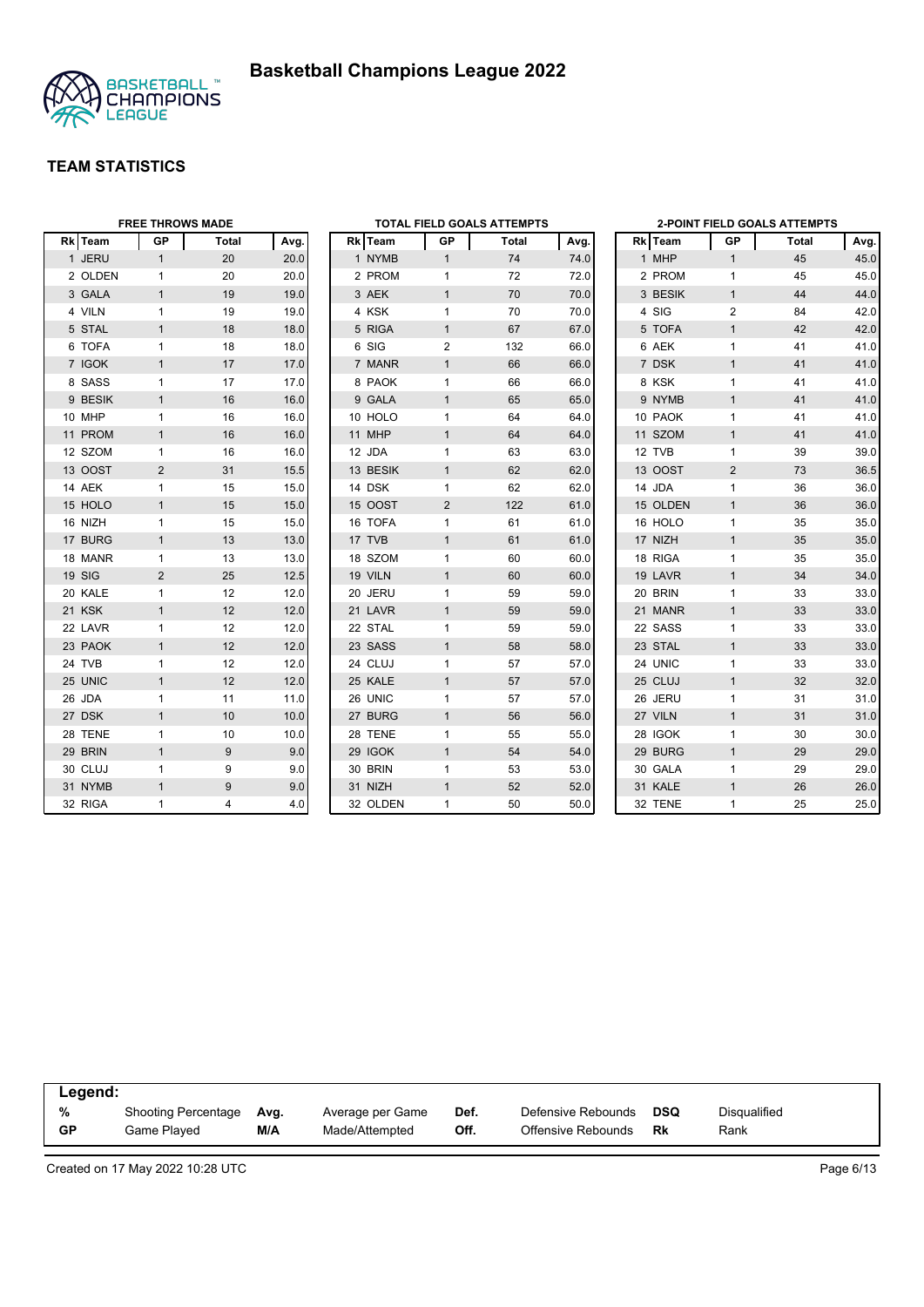

|          |              | <b>3-POINT FIELD GOALS ATTEMPTS</b> |      | <b>FREE THROWS ATTEMPTS</b> |              |              |      | <b>OFFENSIVE REBOUNDS</b> |          |                |                  |      |  |
|----------|--------------|-------------------------------------|------|-----------------------------|--------------|--------------|------|---------------------------|----------|----------------|------------------|------|--|
| Rk Team  | <b>GP</b>    | <b>Total</b>                        | Avg. | Rk Team                     | GP           | <b>Total</b> | Avg. |                           | Rk Team  | <b>GP</b>      | <b>Total</b>     | Avg. |  |
| 1 GALA   | $\mathbf{1}$ | 36                                  | 36.0 | 1 JERU                      | $\mathbf{1}$ | 30           | 30.0 |                           | 1 SIG    | 2              | 33               | 16.5 |  |
| 2 MANR   | 1            | 33                                  | 33.0 | 2 OLDEN                     | 1            | 25           | 25.0 |                           | 2 PROM   | $\mathbf{1}$   | 16               | 16.0 |  |
| 3 NYMB   | $\mathbf{1}$ | 33                                  | 33.0 | 3 VILN                      | $\mathbf{1}$ | 25           | 25.0 |                           | 3 CLUJ   | $\mathbf{1}$   | 15               | 15.0 |  |
| 4 RIGA   | $\mathbf{1}$ | 32                                  | 32.0 | 4 IGOK                      | $\mathbf{1}$ | 24           | 24.0 |                           | 4 DSK    | $\mathbf{1}$   | 15               | 15.0 |  |
| 5 KALE   | $\mathbf{1}$ | 31                                  | 31.0 | 5 NIZH                      | $\mathbf{1}$ | 24           | 24.0 |                           | 5 JDA    | $\mathbf{1}$   | 15               | 15.0 |  |
| 6 TENE   | $\mathbf{1}$ | 30                                  | 30.0 | 6 TOFA                      | $\mathbf{1}$ | 24           | 24.0 |                           | 6 KSK    | $\mathbf{1}$   | 15               | 15.0 |  |
| 7 AEK    | $\mathbf{1}$ | 29                                  | 29.0 | 7 GALA                      | $\mathbf{1}$ | 23           | 23.0 |                           | 7 AEK    | $\mathbf{1}$   | 13               | 13.0 |  |
| 8 HOLO   | $\mathbf{1}$ | 29                                  | 29.0 | 8 STAL                      | $\mathbf{1}$ | 22           | 22.0 |                           | 8 MHP    | $\mathbf{1}$   | 13               | 13.0 |  |
| 9 KSK    | $\mathbf{1}$ | 29                                  | 29.0 | 9 SZOM                      | $\mathbf{1}$ | 22           | 22.0 |                           | 9 NYMB   | $\mathbf{1}$   | 13               | 13.0 |  |
| 10 VILN  | $\mathbf{1}$ | 29                                  | 29.0 | 10 OOST                     | 2            | 42           | 21.0 |                           | 10 UNIC  | $\mathbf{1}$   | 13               | 13.0 |  |
| 11 JERU  | $\mathbf{1}$ | 28                                  | 28.0 | 11 PROM                     | $\mathbf{1}$ | 21           | 21.0 |                           | 11 IGOK  | $\mathbf{1}$   | 12               | 12.0 |  |
| 12 BURG  | $\mathbf{1}$ | 27                                  | 27.0 | 12 TENE                     | 1            | 21           | 21.0 |                           | 12 SZOM  | $\mathbf{1}$   | 12               | 12.0 |  |
| 13 JDA   | $\mathbf{1}$ | 27                                  | 27.0 | 13 BESIK                    | $\mathbf{1}$ | 20           | 20.0 |                           | 13 BESIK | $\mathbf{1}$   | 11               | 11.0 |  |
| 14 PROM  | $\mathbf{1}$ | 27                                  | 27.0 | 14 HOLO                     | 1            | 20           | 20.0 |                           | 14 JERU  | $\mathbf{1}$   | 11               | 11.0 |  |
| 15 STAL  | $\mathbf{1}$ | 26                                  | 26.0 | 15 SASS                     | $\mathbf{1}$ | 20           | 20.0 |                           | 15 PAOK  | $\mathbf{1}$   | 11               | 11.0 |  |
| 16 CLUJ  | $\mathbf{1}$ | 25                                  | 25.0 | 16 MHP                      | $\mathbf{1}$ | 19           | 19.0 |                           | 16 VILN  | $\mathbf{1}$   | 11               | 11.0 |  |
| 17 LAVR  | $\mathbf{1}$ | 25                                  | 25.0 | 17 KSK                      | $\mathbf{1}$ | 18           | 18.0 |                           | 17 RIGA  | $\mathbf{1}$   | 10               | 10.0 |  |
| 18 PAOK  | $\mathbf{1}$ | 25                                  | 25.0 | 18 UNIC                     | $\mathbf{1}$ | 18           | 18.0 |                           | 18 OOST  | $\overline{2}$ | 19               | 9.5  |  |
| 19 SASS  | $\mathbf{1}$ | 25                                  | 25.0 | 19 SIG                      | 2            | 34           | 17.0 |                           | 19 BURG  | $\mathbf{1}$   | 9                | 9.0  |  |
| 20 OOST  | 2            | 49                                  | 24.5 | 20 BURG                     | $\mathbf{1}$ | 17           | 17.0 |                           | 20 LAVR  | $\mathbf{1}$   | 9                | 9.0  |  |
| 21 SIG   | 2            | 48                                  | 24.0 | 21 CLUJ                     | $\mathbf{1}$ | 17           | 17.0 |                           | 21 MANR  | $\mathbf{1}$   | 9                | 9.0  |  |
| 22 IGOK  | $\mathbf{1}$ | 24                                  | 24.0 | 22 PAOK                     | 1            | 17           | 17.0 |                           | 22 NIZH  | $\mathbf{1}$   | 9                | 9.0  |  |
| 23 UNIC  | $\mathbf{1}$ | 24                                  | 24.0 | 23 AEK                      | $\mathbf{1}$ | 16           | 16.0 |                           | 23 STAL  | $\mathbf{1}$   | $\boldsymbol{9}$ | 9.0  |  |
| 24 TVB   | 1            | 22                                  | 22.0 | 24 BRIN                     | 1            | 16           | 16.0 |                           | 24 TVB   | $\mathbf{1}$   | 9                | 9.0  |  |
| 25 DSK   | $\mathbf{1}$ | 21                                  | 21.0 | 25 LAVR                     | $\mathbf{1}$ | 16           | 16.0 |                           | 25 KALE  | $\mathbf{1}$   | 8                | 8.0  |  |
| 26 BRIN  | $\mathbf{1}$ | 20                                  | 20.0 | 26 JDA                      | $\mathbf{1}$ | 15           | 15.0 |                           | 26 TOFA  | $\mathbf{1}$   | 8                | 8.0  |  |
| 27 MHP   | $\mathbf{1}$ | 19                                  | 19.0 | 27 MANR                     | $\mathbf{1}$ | 15           | 15.0 |                           | 27 GALA  | $\mathbf{1}$   | $\overline{7}$   | 7.0  |  |
| 28 SZOM  | $\mathbf{1}$ | 19                                  | 19.0 | 28 DSK                      | $\mathbf{1}$ | 14           | 14.0 |                           | 28 SASS  | $\mathbf{1}$   | $\overline{7}$   | 7.0  |  |
| 29 TOFA  | $\mathbf{1}$ | 19                                  | 19.0 | 29 NYMB                     | $\mathbf{1}$ | 14           | 14.0 |                           | 29 HOLO  | $\mathbf{1}$   | $6\phantom{1}$   | 6.0  |  |
| 30 BESIK | $\mathbf{1}$ | 18                                  | 18.0 | 30 TVB                      | $\mathbf{1}$ | 14           | 14.0 |                           | 30 OLDEN | $\mathbf{1}$   | 6                | 6.0  |  |
| 31 NIZH  | $\mathbf{1}$ | 17                                  | 17.0 | 31 KALE                     | $\mathbf{1}$ | 13           | 13.0 |                           | 31 TENE  | $\mathbf{1}$   | 4                | 4.0  |  |
| 32 OLDEN | $\mathbf{1}$ | 14                                  | 14.0 | 32 RIGA                     | $\mathbf{1}$ | 6            | 6.0  |                           | 32 BRIN  | 1              | $\overline{2}$   | 2.0  |  |

| Legend:   |                     |      |                  |      |                    |            |              |  |  |  |
|-----------|---------------------|------|------------------|------|--------------------|------------|--------------|--|--|--|
| %         | Shooting Percentage | Avg. | Average per Game | Def. | Defensive Rebounds | <b>DSQ</b> | Disgualified |  |  |  |
| <b>GP</b> | Game Plaved         | M/A  | Made/Attempted   | Off. | Offensive Rebounds | Rk         | Rank         |  |  |  |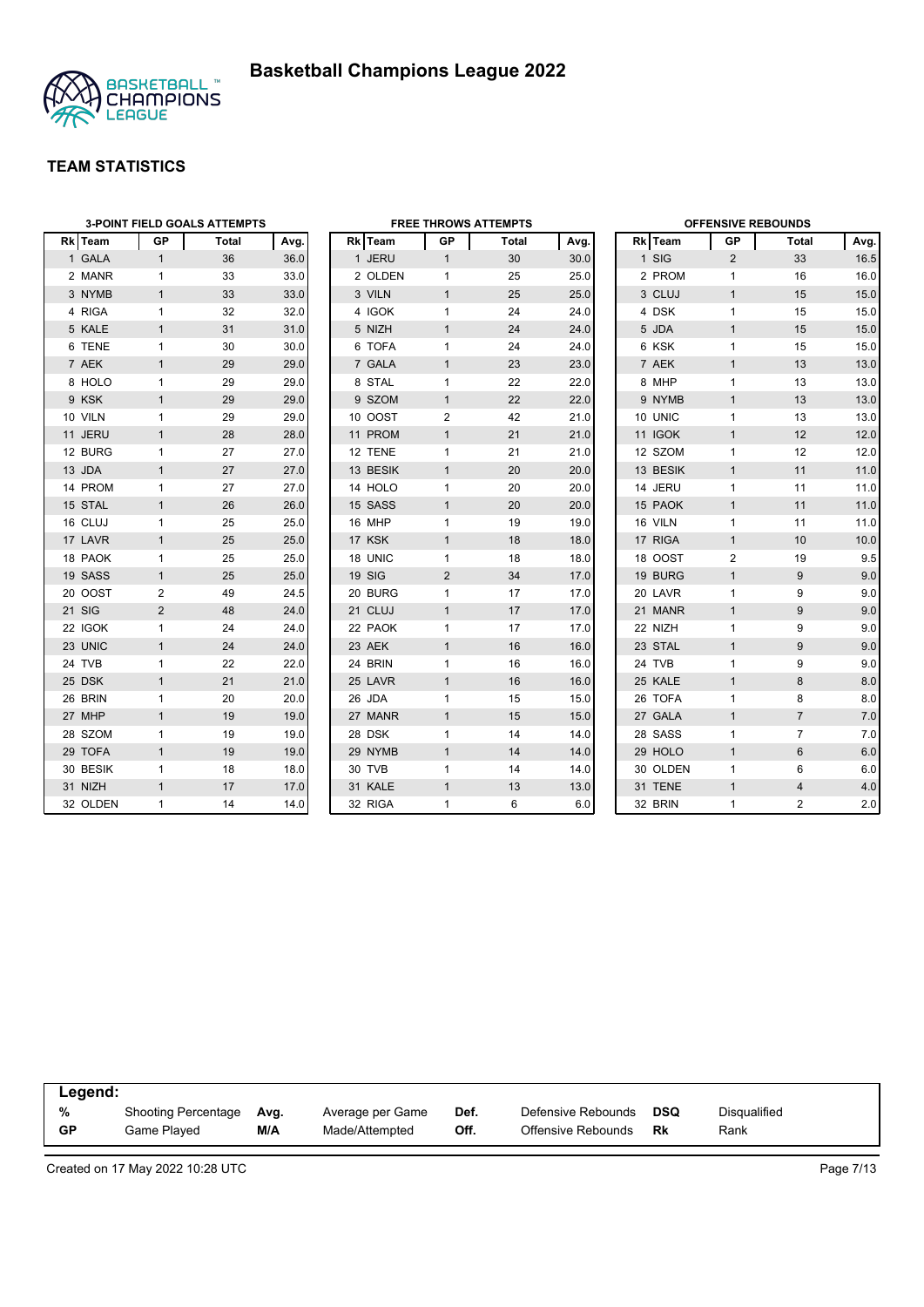

|          |                | <b>DEFENSIVE REBOUNDS</b> |      |          | <b>ALLOWED FIELD GOALS</b> |              |      |          | ALLOWED 2-POINT FIELD GOALS |       |      |  |  |
|----------|----------------|---------------------------|------|----------|----------------------------|--------------|------|----------|-----------------------------|-------|------|--|--|
| Rk Team  | <b>GP</b>      | Total                     | Avg. | Rk Team  | GP                         | <b>Total</b> | Avg. | Rk Team  | GP                          | Total | Avg. |  |  |
| 1 IGOK   | $\mathbf{1}$   | 36                        | 36.0 | 1 RIGA   | $\mathbf{1}$               | 34           | 34.0 | 1 SASS   | $\mathbf{1}$                | 24    | 24.0 |  |  |
| 2 PROM   | $\mathbf{1}$   | 33                        | 33.0 | 2 SASS   | $\mathbf{1}$               | 34           | 34.0 | 2 OOST   | 2                           | 46    | 23.0 |  |  |
| 3 TENE   | $\mathbf{1}$   | 32                        | 32.0 | 3 NYMB   | $\mathbf{1}$               | 33           | 33.0 | 3 AEK    | $\mathbf{1}$                | 23    | 23.0 |  |  |
| 4 GALA   | $\mathbf{1}$   | 31                        | 31.0 | 4 GALA   | 1                          | 32           | 32.0 | 4 BURG   | $\mathbf{1}$                | 23    | 23.0 |  |  |
| 5 HOLO   | $\mathbf{1}$   | 31                        | 31.0 | 5 JERU   | $\mathbf{1}$               | 32           | 32.0 | 5 RIGA   | $\mathbf{1}$                | 23    | 23.0 |  |  |
| 6 BRIN   | $\mathbf{1}$   | 30                        | 30.0 | 6 TVB    | 1                          | 32           | 32.0 | 6 JERU   | $\mathbf{1}$                | 22    | 22.0 |  |  |
| 7 STAL   | $\mathbf{1}$   | 29                        | 29.0 | 7 OOST   | $\overline{2}$             | 63           | 31.5 | 7 STAL   | $\mathbf{1}$                | 22    | 22.0 |  |  |
| 8 JDA    | $\mathbf{1}$   | 28                        | 28.0 | 8 BRIN   | $\mathbf{1}$               | 31           | 31.0 | 8 DSK    | $\mathbf{1}$                | 21    | 21.0 |  |  |
| 9 SZOM   | $\mathbf{1}$   | 28                        | 28.0 | 9 AEK    | $\mathbf{1}$               | 30           | 30.0 | 9 SZOM   | $\mathbf{1}$                | 21    | 21.0 |  |  |
| 10 LAVR  | $\mathbf{1}$   | 27                        | 27.0 | 10 STAL  | $\mathbf{1}$               | 30           | 30.0 | 10 BRIN  | $\mathbf{1}$                | 20    | 20.0 |  |  |
| 11 BURG  | $\mathbf{1}$   | 26                        | 26.0 | 11 NIZH  | $\mathbf{1}$               | 29           | 29.0 | 11 GALA  | $\mathbf{1}$                | 20    | 20.0 |  |  |
| 12 NYMB  | $\mathbf{1}$   | 26                        | 26.0 | 12 TOFA  | 1                          | 29           | 29.0 | 12 MHP   | $\mathbf{1}$                | 20    | 20.0 |  |  |
| 13 TOFA  | $\mathbf{1}$   | 26                        | 26.0 | 13 BESIK | $\mathbf{1}$               | 28           | 28.0 | 13 NIZH  | $\mathbf{1}$                | 20    | 20.0 |  |  |
| 14 CLUJ  | $\mathbf{1}$   | 25                        | 25.0 | 14 MHP   | $\mathbf{1}$               | 28           | 28.0 | 14 CLUJ  | $\mathbf{1}$                | 19    | 19.0 |  |  |
| 15 JERU  | $\mathbf{1}$   | 25                        | 25.0 | 15 SZOM  | $\mathbf{1}$               | 28           | 28.0 | 15 JDA   | $\mathbf{1}$                | 19    | 19.0 |  |  |
| 16 KSK   | $\mathbf{1}$   | 25                        | 25.0 | 16 BURG  | $\mathbf{1}$               | 27           | 27.0 | 16 TOFA  | $\mathbf{1}$                | 19    | 19.0 |  |  |
| 17 MANR  | $\mathbf{1}$   | 25                        | 25.0 | 17 KALE  | $\mathbf{1}$               | 27           | 27.0 | 17 VILN  | $\mathbf{1}$                | 19    | 19.0 |  |  |
| 18 OLDEN | $\mathbf{1}$   | 25                        | 25.0 | 18 SIG   | $\overline{c}$             | 52           | 26.0 | 18 SIG   | $\mathbf{2}$                | 34    | 17.0 |  |  |
| 19 TVB   | $\mathbf{1}$   | 25                        | 25.0 | 19 DSK   | $\mathbf{1}$               | 26           | 26.0 | 19 HOLO  | $\mathbf{1}$                | 17    | 17.0 |  |  |
| 20 SIG   | 2              | 49                        | 24.5 | 20 KSK   | $\mathbf{1}$               | 25           | 25.0 | 20 KALE  | $\mathbf{1}$                | 17    | 17.0 |  |  |
| 21 MHP   | $\mathbf{1}$   | 24                        | 24.0 | 21 MANR  | $\mathbf{1}$               | 25           | 25.0 | 21 MANR  | $\mathbf{1}$                | 17    | 17.0 |  |  |
| 22 UNIC  | 1              | 24                        | 24.0 | 22 PROM  | 1                          | 25           | 25.0 | 22 NYMB  | $\mathbf{1}$                | 17    | 17.0 |  |  |
| 23 PAOK  | $\mathbf{1}$   | 23                        | 23.0 | 23 VILN  | $\mathbf{1}$               | 25           | 25.0 | 23 OLDEN | $\mathbf{1}$                | 16    | 16.0 |  |  |
| 24 AEK   | $\mathbf{1}$   | 22                        | 22.0 | 24 JDA   | 1                          | 24           | 24.0 | 24 UNIC  | $\mathbf{1}$                | 16    | 16.0 |  |  |
| 25 OOST  | $\overline{2}$ | 43                        | 21.5 | 25 CLUJ  | $\mathbf{1}$               | 23           | 23.0 | 25 BESIK | $\mathbf{1}$                | 15    | 15.0 |  |  |
| 26 KALE  | $\mathbf{1}$   | 21                        | 21.0 | 26 HOLO  | $\mathbf{1}$               | 23           | 23.0 | 26 PAOK  | $\mathbf{1}$                | 15    | 15.0 |  |  |
| 27 VILN  | $\mathbf{1}$   | 21                        | 21.0 | 27 OLDEN | $\mathbf{1}$               | 23           | 23.0 | 27 TENE  | $\mathbf{1}$                | 15    | 15.0 |  |  |
| 28 BESIK | $\mathbf{1}$   | 20                        | 20.0 | 28 TENE  | $\mathbf{1}$               | 23           | 23.0 | 28 TVB   | $\mathbf{1}$                | 15    | 15.0 |  |  |
| 29 DSK   | $\mathbf{1}$   | 19                        | 19.0 | 29 LAVR  | $\mathbf{1}$               | 22           | 22.0 | 29 LAVR  | $\mathbf{1}$                | 14    | 14.0 |  |  |
| 30 NIZH  | 1              | 18                        | 18.0 | 30 PAOK  | 1                          | 22           | 22.0 | 30 PROM  | $\mathbf{1}$                | 12    | 12.0 |  |  |
| 31 RIGA  | $\mathbf{1}$   | 17                        | 17.0 | 31 IGOK  | $\mathbf{1}$               | 21           | 21.0 | 31 IGOK  | $\mathbf{1}$                | 11    | 11.0 |  |  |
| 32 SASS  | $\mathbf{1}$   | 16                        | 16.0 | 32 UNIC  | $\mathbf{1}$               | 21           | 21.0 | 32 KSK   | $\mathbf{1}$                | 11    | 11.0 |  |  |

| Legend:   |                     |      |                  |      |                    |     |                     |  |
|-----------|---------------------|------|------------------|------|--------------------|-----|---------------------|--|
| %         | Shooting Percentage | Avg. | Average per Game | Def. | Defensive Rebounds | DSQ | <b>Disqualified</b> |  |
| <b>GP</b> | Game Played         | M/A  | Made/Attempted   | Off. | Offensive Rebounds | Rk  | Rank                |  |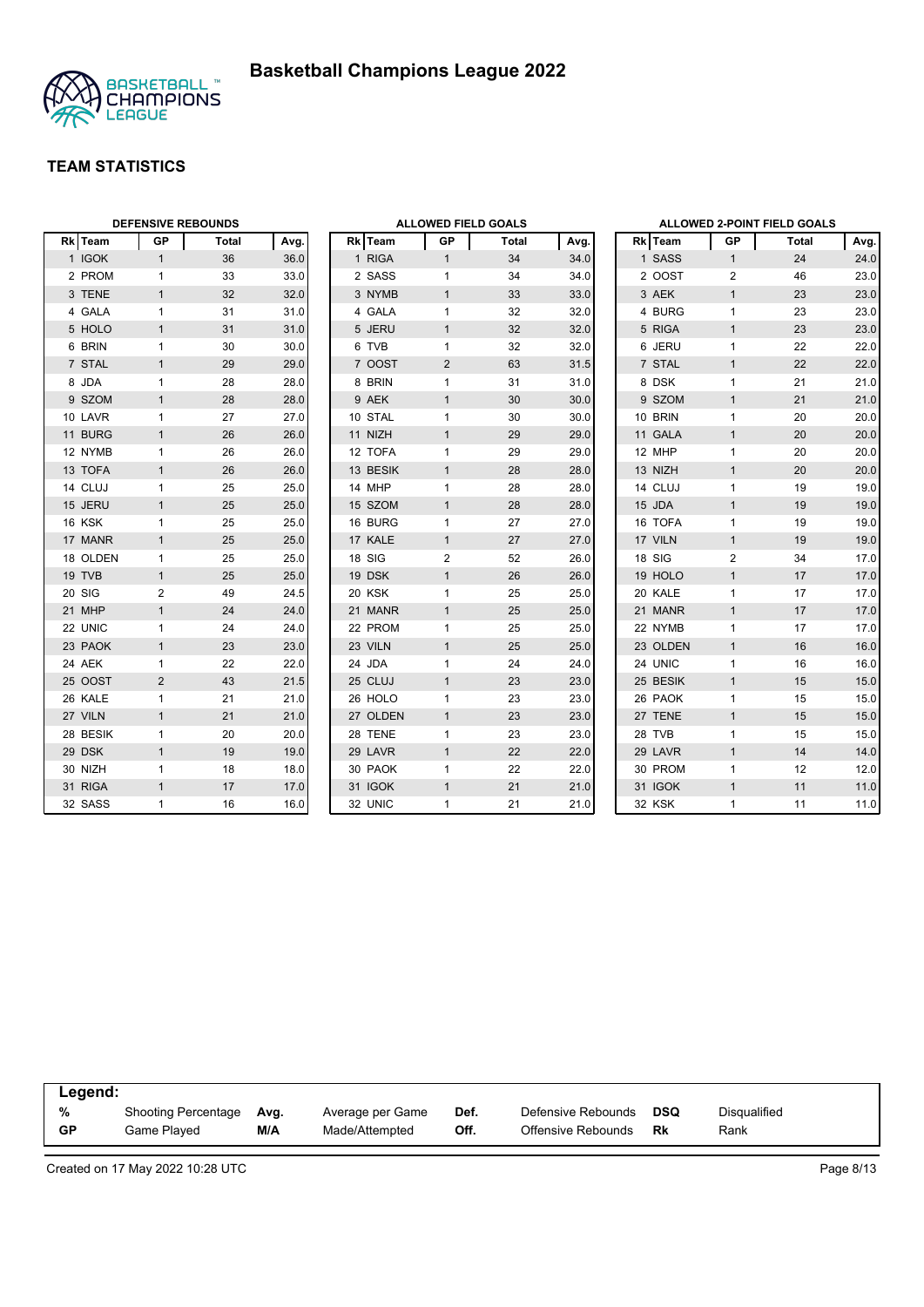

|          |                | <b>ALLOWED 3-POINT FIELD GOALS</b> |      |
|----------|----------------|------------------------------------|------|
| Rk Team  | <b>GP</b>      | <b>Total</b>                       | Avg. |
| 1 TVB    | 1              | 17                                 | 17.0 |
| 2 NYMB   | 1              | 16                                 | 16.0 |
| 3 KSK    | 1              | 14                                 | 14.0 |
| 4 BESIK  | 1              | 13                                 | 13.0 |
| 5 PROM   | 1              | 13                                 | 13.0 |
| 6 GALA   | 1              | 12                                 | 12.0 |
| 7 BRIN   | 1              | 11                                 | 11.0 |
| 8 RIGA   | 1              | 11                                 | 11.0 |
| 9 IGOK   | 1              | 10                                 | 10.0 |
| 10 JERU  | 1              | 10                                 | 10.0 |
| 11 KALE  | 1              | 10                                 | 10.0 |
| 12 SASS  | 1              | 10                                 | 10.0 |
| 13 TOFA  | 1              | 10                                 | 10.0 |
| 14 SIG   | 2              | 18                                 | 9.0  |
| 15 NIZH  | $\mathbf{1}$   | 9                                  | 9.0  |
| 16 OOST  | $\overline{2}$ | 17                                 | 8.5  |
| 17 LAVR  | 1              | 8                                  | 8.0  |
| 18 MANR  | 1              | 8                                  | 8.0  |
| 19 MHP   | 1              | 8                                  | 8.0  |
| 20 STAL  | 1              | 8                                  | 8.0  |
| 21 TENE  | 1              | 8                                  | 8.0  |
| 22 AEK   | 1              | 7                                  | 7.0  |
| 23 OLDEN | 1              | $\overline{7}$                     | 7.0  |
| 24 PAOK  | 1              | 7                                  | 7.0  |
| 25 SZOM  | 1              | $\overline{7}$                     | 7.0  |
| 26 HOLO  | 1              | 6                                  | 6.0  |
| 27 VILN  | $\overline{1}$ | 6                                  | 6.0  |
| 28 DSK   | 1              | 5                                  | 5.0  |
| 29 JDA   | 1              | 5                                  | 5.0  |
| 30 UNIC  | 1              | 5                                  | 5.0  |
| 31 BURG  | $\overline{1}$ | $\overline{4}$                     | 4.0  |
| 32 CLUJ  | 1              | 4                                  | 4.0  |

|                 |              |                | <b>ALLOWED FREE THROWS</b> |      |
|-----------------|--------------|----------------|----------------------------|------|
| Rk              | Team         | GP             | <b>Total</b>               | Avg. |
| 1               | <b>KSK</b>   | $\mathbf{1}$   | 20                         | 20.0 |
|                 | 2 VILN       | 1              | 20                         | 20.0 |
|                 | 3 NYMB       | $\mathbf{1}$   | 19                         | 19.0 |
| 4               | <b>OLDEN</b> | 1              | 19                         | 19.0 |
| 5               | <b>MANR</b>  | $\mathbf{1}$   | 18                         | 18.0 |
| 6               | <b>MHP</b>   | 1              | 17                         | 17.0 |
| $\overline{7}$  | <b>PAOK</b>  | $\overline{1}$ | 17                         | 17.0 |
| 8               | <b>OOST</b>  | $\overline{2}$ | 32                         | 16.0 |
| 9               | <b>AEK</b>   | $\overline{1}$ | 16                         | 16.0 |
| 10 <sup>1</sup> | <b>BURG</b>  | 1              | 16                         | 16.0 |
| 11              | <b>SASS</b>  | $\overline{1}$ | 16                         | 16.0 |
|                 | 12 TENE      | 1              | 16                         | 16.0 |
|                 | 13 BRIN      | $\mathbf{1}$   | 15                         | 15.0 |
|                 | 14 SZOM      | 1              | 15                         | 15.0 |
| 15              | <b>TOFA</b>  | $\overline{1}$ | 15                         | 15.0 |
| 16              | <b>UNIC</b>  | 1              | 15                         | 15.0 |
| 17              | SIG          | 2              | 28                         | 14.0 |
|                 | 18 BESIK     | 1              | 13                         | 13.0 |
|                 | 19 STAL      | $\overline{1}$ | 13                         | 13.0 |
| 20              | <b>IGOK</b>  | $\overline{1}$ | 12                         | 12.0 |
| 21              | <b>JDA</b>   | $\overline{1}$ | 12                         | 12.0 |
| 22              | <b>JERU</b>  | 1              | 12                         | 12.0 |
| 23              | <b>NIZH</b>  | $\mathbf{1}$   | 12                         | 12.0 |
| 24              | <b>RIGA</b>  | 1              | 12                         | 12.0 |
|                 | 25 KALE      | $\overline{1}$ | 11                         | 11.0 |
| 26              | LAVR         | 1              | 11                         | 11.0 |
| 27              | CLUJ         | $\mathbf{1}$   | 10                         | 10.0 |
| 28              | <b>PROM</b>  | 1              | 10                         | 10.0 |
|                 | 29 DSK       | $\overline{1}$ | 9                          | 9.0  |
|                 | 30 GALA      | 1              | 9                          | 9.0  |
| 31              | <b>HOLO</b>  | $\overline{1}$ | 9                          | 9.0  |
| 32              | <b>TVB</b>   | 1              | 4                          | 4.0  |

|                |             |                | <b>ALLOWED FIELD GOALS ATTEMPTS</b> |      |
|----------------|-------------|----------------|-------------------------------------|------|
| <b>Rk</b>      | <b>Team</b> | <b>GP</b>      | <b>Total</b>                        | Avg. |
| $\mathbf{1}$   | <b>GALA</b> | 1              | 74                                  | 74.0 |
| 2              | <b>TENE</b> | 1              | 72                                  | 72.0 |
| 3              | <b>JERU</b> | $\overline{1}$ | 70                                  | 70.0 |
| $\overline{4}$ | <b>SZOM</b> | 1              | 70                                  | 70.0 |
| 5              | <b>KALE</b> | $\overline{1}$ | 68                                  | 68.0 |
|                | 6 TVB       | 1              | 67                                  | 67.0 |
|                | 7 IGOK      | $\overline{1}$ | 66                                  | 66.0 |
| 8              | <b>STAL</b> | 1              | 66                                  | 66.0 |
|                | 9 NYMB      | $\overline{1}$ | 65                                  | 65.0 |
|                | 10 BRIN     | 1              | 64                                  | 64.0 |
|                | 11 SASS     | $\overline{1}$ | 64                                  | 64.0 |
|                | 12 TOFA     | 1              | 64                                  | 64.0 |
| 13             | LAVR        | $\overline{1}$ | 63                                  | 63.0 |
|                | 14 OOST     | $\overline{2}$ | 125                                 | 62.5 |
|                | 15 BURG     | $\mathbf{1}$   | 62                                  | 62.0 |
|                | 16 CLUJ     | 1              | 62                                  | 62.0 |
| 17             | <b>RIGA</b> | $\overline{1}$ | 61                                  | 61.0 |
|                | 18 AEK      | 1              | 60                                  | 60.0 |
|                | 19 OLDEN    | 1              | 60                                  | 60.0 |
|                | 20 JDA      | 1              | 59                                  | 59.0 |
| 21             | <b>KSK</b>  | $\overline{1}$ | 59                                  | 59.0 |
|                | 22 MANR     | 1              | 59                                  | 59.0 |
| 23             | <b>MHP</b>  | $\overline{1}$ | 58                                  | 58.0 |
| 24             | SIG         | $\overline{2}$ | 115                                 | 57.5 |
|                | 25 DSK      | $\overline{1}$ | 57                                  | 57.0 |
| 26             | <b>NIZH</b> | 1              | 57                                  | 57.0 |
|                | 27 BESIK    | $\overline{1}$ | 56                                  | 56.0 |
|                | 28 PROM     | 1              | 55                                  | 55.0 |
|                | 29 PAOK     | $\overline{1}$ | 54                                  | 54.0 |
|                | 30 HOLO     | 1              | 53                                  | 53.0 |
|                | 31 UNIC     | $\overline{1}$ | 52                                  | 52.0 |
|                | 32 VILN     | 1              | 50                                  | 50.0 |

| Legend:   |                     |      |                  |      |                    |            |              |
|-----------|---------------------|------|------------------|------|--------------------|------------|--------------|
| %         | Shooting Percentage | Avg. | Average per Game | Def. | Defensive Rebounds | <b>DSQ</b> | Disqualified |
| <b>GP</b> | Game Plaved         | M/A  | Made/Attempted   | Off. | Offensive Rebounds | Rk         | Rank         |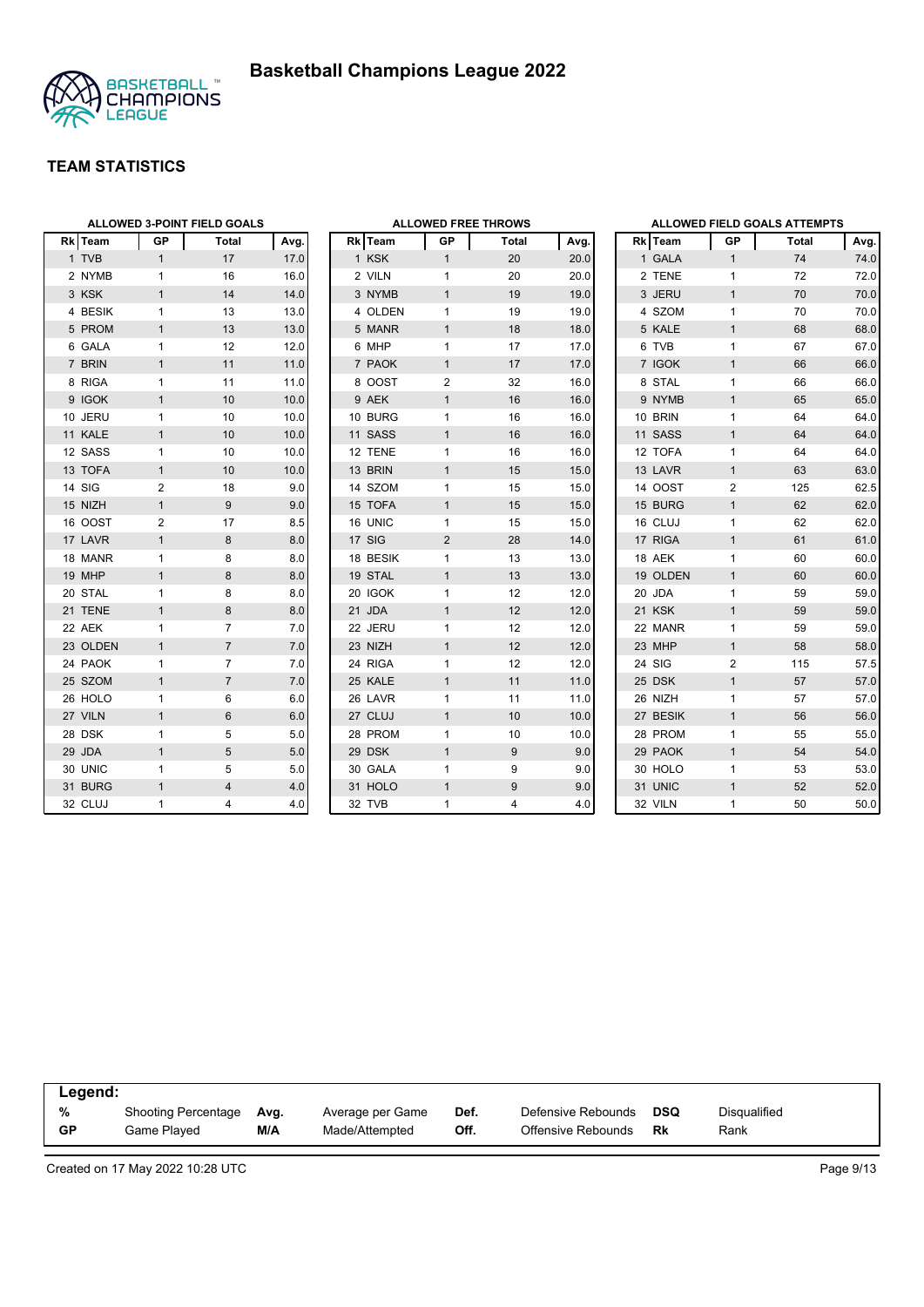



| Rk l | Team     | GP             | <b>Total</b> | Avg. |
|------|----------|----------------|--------------|------|
|      | 1 SASS   | $\mathbf{1}$   | 45           | 45.0 |
|      | 2 TENE   | 1              | 45           | 45.0 |
|      | 3 BURG   | $\mathbf{1}$   | 44           | 44.0 |
|      | 4 OOST   | 2              | 87           | 43.5 |
|      | 5 AEK    | 1              | 41           | 41.0 |
|      | 6 CLUJ   | 1              | 41           | 41.0 |
|      | 7 GALA   | 1              | 41           | 41.0 |
|      | 8 IGOK   | 1              | 41           | 41.0 |
|      | 9 JERU   | 1              | 41           | 41.0 |
|      | 10 SZOM  | 1              | 41           | 41.0 |
|      | 11 KALE  | 1              | 39           | 39.0 |
|      | 12 RIGA  | 1              | 39           | 39.0 |
|      | 13 TOFA  | 1              | 37           | 37.0 |
|      | 14 LAVR  | 1              | 36           | 36.0 |
|      | 15 VILN  | 1              | 36           | 36.0 |
|      | 16 BRIN  | 1              | 35           | 35.0 |
|      | 17 TVB   | $\overline{1}$ | 35           | 35.0 |
|      | 18 UNIC  | 1              | 35           | 35.0 |
|      | 19 JDA   | 1              | 34           | 34.0 |
|      | 20 HOLO  | 1              | 33           | 33.0 |
|      | 21 MANR  | 1              | 33           | 33.0 |
|      | 22 MHP   | 1              | 33           | 33.0 |
|      | 23 NIZH  | 1              | 33           | 33.0 |
|      | 24 STAL  | 1              | 33           | 33.0 |
|      | 25 DSK   | 1              | 32           | 32.0 |
|      | 26 SIG   | $\overline{2}$ | 62           | 31.0 |
|      | 27 KSK   | $\overline{1}$ | 31           | 31.0 |
|      | 28 OLDEN | 1              | 31           | 31.0 |
|      | 29 PAOK  | 1              | 30           | 30.0 |
|      | 30 BESIK | 1              | 29           | 29.0 |
|      | 31 NYMB  | 1              | 29           | 29.0 |
|      | 32 PROM  | 1              | 25           | 25.0 |

|                |                |                | ALLOWED 3-POINT FIELD GOAL ATTEMPTS |      |
|----------------|----------------|----------------|-------------------------------------|------|
|                | <b>Rk</b> Team | <b>GP</b>      | Total                               | Avg. |
|                | 1 NYMB         | $\mathbf{1}$   | 36                                  | 36.0 |
| 2              | <b>GALA</b>    | 1              | 33                                  | 33.0 |
| 3              | <b>STAL</b>    | $\overline{1}$ | 33                                  | 33.0 |
| 4              | <b>TVB</b>     | 1              | 32                                  | 32.0 |
| 5              | <b>PROM</b>    | $\mathbf{1}$   | 30                                  | 30.0 |
| 6              | <b>BRIN</b>    | 1              | 29                                  | 29.0 |
| $\overline{7}$ | <b>JERU</b>    | $\overline{1}$ | 29                                  | 29.0 |
| 8              | KALE           | 1              | 29                                  | 29.0 |
| 9              | <b>OLDEN</b>   | $\mathbf{1}$   | 29                                  | 29.0 |
|                | 10 SZOM        | 1              | 29                                  | 29.0 |
|                | 11 KSK         | $\mathbf{1}$   | 28                                  | 28.0 |
|                | 12 BESIK       | 1              | 27                                  | 27.0 |
|                | 13 LAVR        | $\overline{1}$ | 27                                  | 27.0 |
|                | 14 TENE        | 1              | 27                                  | 27.0 |
| 15             | <b>TOFA</b>    | $\mathbf{1}$   | 27                                  | 27.0 |
|                | 16 SIG         | $\overline{2}$ | 53                                  | 26.5 |
|                | 17 MANR        | $\mathbf{1}$   | 26                                  | 26.0 |
|                | 18 DSK         | 1              | 25                                  | 25.0 |
|                | 19 IGOK        | $\overline{1}$ | 25                                  | 25.0 |
| 20             | <b>JDA</b>     | 1              | 25                                  | 25.0 |
| 21             | <b>MHP</b>     | $\mathbf{1}$   | 25                                  | 25.0 |
|                | 22 NIZH        | 1              | 24                                  | 24.0 |
|                | 23 PAOK        | $\overline{1}$ | 24                                  | 24.0 |
|                | 24 RIGA        | 1              | 22                                  | 22.0 |
|                | 25 CLUJ        | $\mathbf{1}$   | 21                                  | 21.0 |
|                | 26 HOLO        | 1              | 20                                  | 20.0 |
|                | 27 OOST        | $\overline{2}$ | 38                                  | 19.0 |
|                | 28 AEK         | 1              | 19                                  | 19.0 |
|                | 29 SASS        | $\mathbf{1}$   | 19                                  | 19.0 |
|                | 30 BURG        | 1              | 18                                  | 18.0 |
| 31             | <b>UNIC</b>    | $\overline{1}$ | 17                                  | 17.0 |
| 32             | <b>VILN</b>    | 1              | 14                                  | 14.0 |

|                |                |                | <b>ALLOWED FREE THROWS ATTEMPTS</b> |      |
|----------------|----------------|----------------|-------------------------------------|------|
|                | <b>Rk</b> Team | <b>GP</b>      | <b>Total</b>                        | Avg. |
|                | 1 KSK          | 1              | 30                                  | 30.0 |
| $\overline{2}$ | <b>OLDEN</b>   | 1              | 25                                  | 25.0 |
|                | 3 VILN         | 1              | 25                                  | 25.0 |
| 4              | <b>PAOK</b>    | 1              | 24                                  | 24.0 |
| 5              | <b>UNIC</b>    | $\mathbf{1}$   | 24                                  | 24.0 |
| 6              | <b>NYMB</b>    | 1              | 23                                  | 23.0 |
|                | 7 OOST         | $\overline{2}$ | 44                                  | 22.0 |
| 8              | <b>AEK</b>     | 1              | 22                                  | 22.0 |
| 9              | <b>MANR</b>    | 1              | 22                                  | 22.0 |
|                | 10 PROM        | 1              | 21                                  | 21.0 |
|                | 11 TENE        | $\mathbf{1}$   | 21                                  | 21.0 |
|                | 12 BRIN        | 1              | 20                                  | 20.0 |
|                | 13 BURG        | 1              | 20                                  | 20.0 |
|                | 14 MHP         | 1              | 20                                  | 20.0 |
|                | 15 TOFA        | 1              | 20                                  | 20.0 |
|                | 16 SASS        | $\mathbf{1}$   | 19                                  | 19.0 |
|                | 17 JERU        | $\overline{1}$ | 18                                  | 18.0 |
|                | 18 NIZH        | 1              | 18                                  | 18.0 |
|                | 19 SIG         | $\overline{2}$ | 35                                  | 17.5 |
|                | 20 BESIK       | 1              | 17                                  | 17.0 |
|                | 21 DSK         | 1              | 17                                  | 17.0 |
|                | 22 IGOK        | 1              | 17                                  | 17.0 |
|                | 23 HOLO        | $\mathbf{1}$   | 16                                  | 16.0 |
|                | 24 JDA         | 1              | 16                                  | 16.0 |
|                | 25 SZOM        | 1              | 16                                  | 16.0 |
|                | 26 LAVR        | 1              | 15                                  | 15.0 |
|                | 27 STAL        | $\mathbf{1}$   | 15                                  | 15.0 |
|                | 28 CLUJ        | 1              | 14                                  | 14.0 |
|                | 29 GALA        | $\overline{1}$ | 14                                  | 14.0 |
|                | 30 KALE        | 1              | 14                                  | 14.0 |
| 31             | <b>RIGA</b>    | $\mathbf{1}$   | 14                                  | 14.0 |
|                | 32 TVB         | 1              | 6                                   | 6.0  |

| Legend:   |                            |      |                  |      |                    |     |              |  |
|-----------|----------------------------|------|------------------|------|--------------------|-----|--------------|--|
| %         | <b>Shooting Percentage</b> | Avg. | Average per Game | Def. | Defensive Rebounds | DSQ | Disqualified |  |
| <b>GP</b> | Game Plaved                | M/A  | Made/Attempted   | Off. | Offensive Rebounds | Rk  | Rank         |  |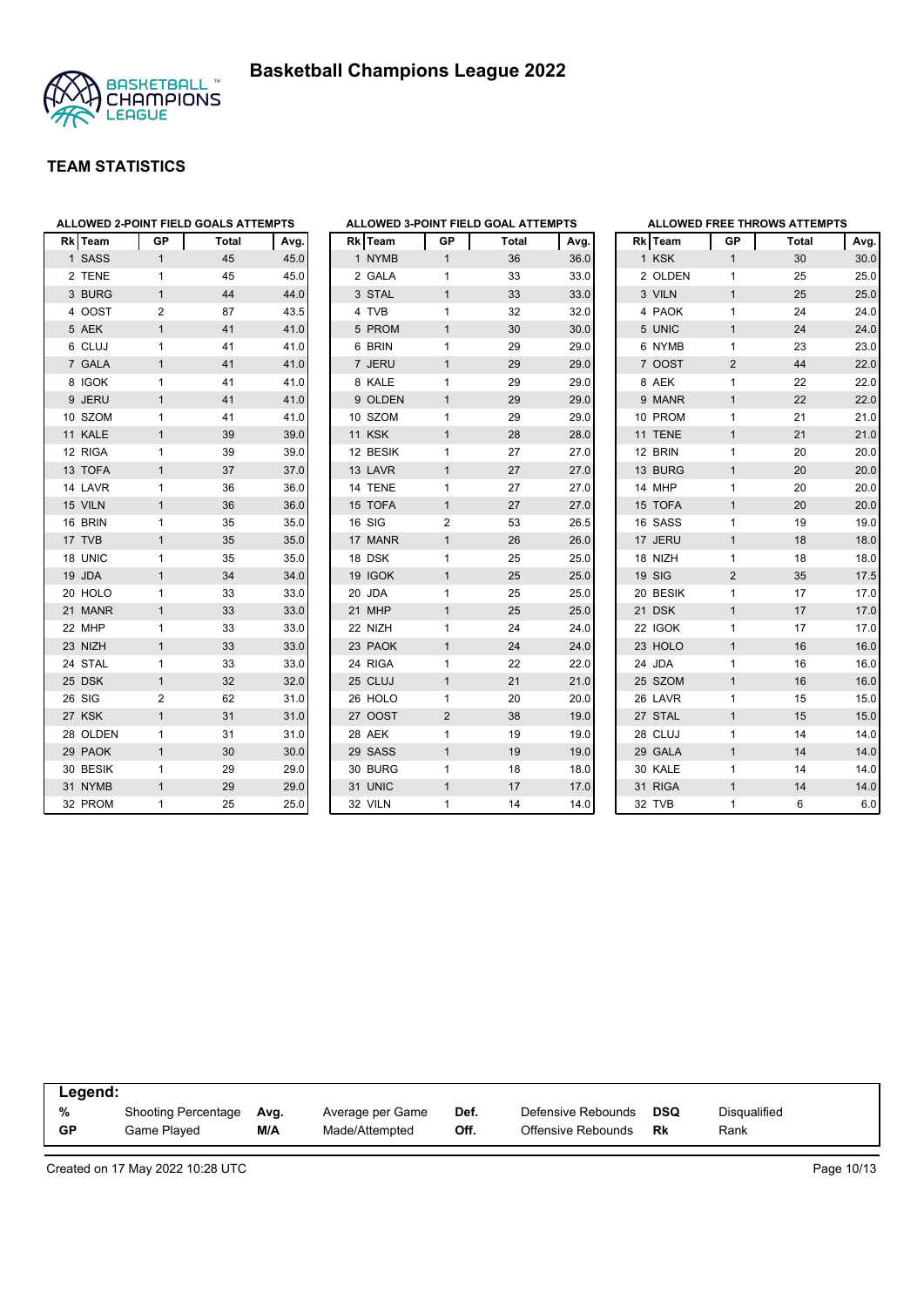



| <b>OPPONENT TOTAL FIELD GOALS %</b> |              |        |      | <b>OPPONENT 2-POINT FIELD GOALS %</b> |                |       |      | <b>OPPONENT 3-POINT FIELD GOALS %</b> |                |        |      |  |
|-------------------------------------|--------------|--------|------|---------------------------------------|----------------|-------|------|---------------------------------------|----------------|--------|------|--|
| Rk Team                             | GP           | M/A    | %    | Rk Team                               | GP             | M/A   | %    | Rk Team                               | GP             | M/A    | %    |  |
| 1 IGOK                              | $\mathbf{1}$ | 21/66  | 31.8 | 1 IGOK                                | $\mathbf{1}$   | 11/41 | 26.8 | 1 CLUJ                                | $\mathbf{1}$   | 4/21   | 19.0 |  |
| 2 TENE                              | $\mathbf{1}$ | 23/72  | 31.9 | 2 TENE                                | 1              | 15/45 | 33.3 | 2 DSK                                 | $\mathbf{1}$   | 5/25   | 20.0 |  |
| 3 LAVR                              | $\mathbf{1}$ | 22/63  | 34.9 | 3 KSK                                 | $\mathbf{1}$   | 11/31 | 35.5 | 3 JDA                                 | $\mathbf{1}$   | $5/25$ | 20.0 |  |
| 4 CLUJ                              | $\mathbf{1}$ | 23/62  | 37.1 | 4 LAVR                                | $\mathbf{1}$   | 14/36 | 38.9 | 4 BURG                                | $\mathbf{1}$   | 4/18   | 22.2 |  |
| 5 OLDEN                             | $\mathbf{1}$ | 23/60  | 38.3 | 5 TVB                                 | $\mathbf{1}$   | 15/35 | 42.9 | 5 OLDEN                               | $\mathbf{1}$   | 7/29   | 24.1 |  |
| 6 KALE                              | $\mathbf{1}$ | 27/68  | 39.7 | 6 KALE                                | $\mathbf{1}$   | 17/39 | 43.6 | 6 SZOM                                | $\mathbf{1}$   | 7/29   | 24.1 |  |
| 7 SZOM                              | $\mathbf{1}$ | 28/70  | 40.0 | 7 UNIC                                | $\mathbf{1}$   | 16/35 | 45.7 | 7 STAL                                | $\mathbf{1}$   | 8/33   | 24.2 |  |
| 8 UNIC                              | 1            | 21/52  | 40.4 | 8 CLUJ                                | $\mathbf{1}$   | 19/41 | 46.3 | 8 PAOK                                | 1              | 7/24   | 29.2 |  |
| 9 JDA                               | $\mathbf{1}$ | 24/59  | 40.7 | 9 PROM                                | $\mathbf{1}$   | 12/25 | 48.0 | 9 UNIC                                | $\mathbf{1}$   | 5/17   | 29.4 |  |
| 10 PAOK                             | $\mathbf{1}$ | 22/54  | 40.7 | 10 GALA                               | $\mathbf{1}$   | 20/41 | 48.8 | 10 LAVR                               | $\mathbf{1}$   | 8/27   | 29.6 |  |
| <b>11 KSK</b>                       | $\mathbf{1}$ | 25/59  | 42.4 | 11 PAOK                               | $\mathbf{1}$   | 15/30 | 50.0 | 11 TENE                               | $\mathbf{1}$   | 8/27   | 29.6 |  |
| 12 MANR                             | 1            | 25/59  | 42.4 | 12 SZOM                               | 1              | 21/41 | 51.2 | 12 HOLO                               | $\mathbf{1}$   | 6/20   | 30.0 |  |
| 13 GALA                             | $\mathbf{1}$ | 32/74  | 43.2 | 13 TOFA                               | $\mathbf{1}$   | 19/37 | 51.4 | 13 MANR                               | $\mathbf{1}$   | 8/26   | 30.8 |  |
| 14 HOLO                             | $\mathbf{1}$ | 23/53  | 43.4 | 14 HOLO                               | $\mathbf{1}$   | 17/33 | 51.5 | 14 MHP                                | $\mathbf{1}$   | 8/25   | 32.0 |  |
| 15 BURG                             | $\mathbf{1}$ | 27/62  | 43.5 | 15 MANR                               | $\mathbf{1}$   | 17/33 | 51.5 | <b>15 SIG</b>                         | $\overline{2}$ | 18/53  | 34.0 |  |
| 16 SIG                              | 2            | 52/115 | 45.2 | 16 OLDEN                              | $\mathbf{1}$   | 16/31 | 51.6 | 16 JERU                               | $\mathbf{1}$   | 10/29  | 34.5 |  |
| 17 TOFA                             | $\mathbf{1}$ | 29/64  | 45.3 | 17 BESIK                              | $\mathbf{1}$   | 15/29 | 51.7 | 17 KALE                               | $\mathbf{1}$   | 10/29  | 34.5 |  |
| 18 PROM                             | $\mathbf{1}$ | 25/55  | 45.5 | 18 BURG                               | 1              | 23/44 | 52.3 | 18 GALA                               | 1              | 12/33  | 36.4 |  |
| 19 STAL                             | $\mathbf{1}$ | 30/66  | 45.5 | 19 VILN                               | $\mathbf{1}$   | 19/36 | 52.8 | 19 AEK                                | $\mathbf{1}$   | 7/19   | 36.8 |  |
| 20 DSK                              | $\mathbf{1}$ | 26/57  | 45.6 | 20 OOST                               | 2              | 46/87 | 52.9 | 20 TOFA                               | $\mathbf{1}$   | 10/27  | 37.0 |  |
| 21 JERU                             | $\mathbf{1}$ | 32/70  | 45.7 | 21 SASS                               | $\mathbf{1}$   | 24/45 | 53.3 | 21 NIZH                               | $\mathbf{1}$   | 9/24   | 37.5 |  |
| 22 TVB                              | $\mathbf{1}$ | 32/67  | 47.8 | 22 JERU                               | 1              | 22/41 | 53.7 | 22 BRIN                               | 1              | 11/29  | 37.9 |  |
| 23 MHP                              | $\mathbf{1}$ | 28/58  | 48.3 | 23 SIG                                | $\overline{2}$ | 34/62 | 54.8 | 23 IGOK                               | $\mathbf{1}$   | 10/25  | 40.0 |  |
| 24 BRIN                             | 1            | 31/64  | 48.4 | 24 JDA                                | $\mathbf{1}$   | 19/34 | 55.9 | 24 VILN                               | $\mathbf{1}$   | 6/14   | 42.9 |  |
| 25 VILN                             | $\mathbf{1}$ | 25/50  | 50.0 | 25 AEK                                | $\mathbf{1}$   | 23/41 | 56.1 | 25 PROM                               | $\mathbf{1}$   | 13/30  | 43.3 |  |
| 26 BESIK                            | $\mathbf{1}$ | 28/56  | 50.0 | 26 BRIN                               | $\mathbf{1}$   | 20/35 | 57.1 | 26 NYMB                               | $\mathbf{1}$   | 16/36  | 44.4 |  |
| 27 AEK                              | $\mathbf{1}$ | 30/60  | 50.0 | 27 NYMB                               | $\mathbf{1}$   | 17/29 | 58.6 | 27 OOST                               | $\overline{2}$ | 17/38  | 44.7 |  |
| 28 OOST                             | 2            | 63/125 | 50.4 | 28 RIGA                               | $\mathbf{1}$   | 23/39 | 59.0 | 28 BESIK                              | $\mathbf{1}$   | 13/27  | 48.1 |  |
| 29 NYMB                             | $\mathbf{1}$ | 33/65  | 50.8 | 29 MHP                                | $\mathbf{1}$   | 20/33 | 60.6 | 29 RIGA                               | $\mathbf{1}$   | 11/22  | 50.0 |  |
| 30 NIZH                             | $\mathbf{1}$ | 29/57  | 50.9 | 30 NIZH                               | $\mathbf{1}$   | 20/33 | 60.6 | <b>30 KSK</b>                         | 1              | 14/28  | 50.0 |  |
| 31 SASS                             | $\mathbf{1}$ | 34/64  | 53.1 | 31 DSK                                | $\mathbf{1}$   | 21/32 | 65.6 | 31 SASS                               | $\mathbf{1}$   | 10/19  | 52.6 |  |
| 32 RIGA                             | $\mathbf{1}$ | 34/61  | 55.7 | 32 STAL                               | 1              | 22/33 | 66.7 | 32 TVB                                | $\mathbf{1}$   | 17/32  | 53.1 |  |

| Legend: |                                    |             |                                    |              |                                          |           |                             |
|---------|------------------------------------|-------------|------------------------------------|--------------|------------------------------------------|-----------|-----------------------------|
| %<br>GP | Shooting Percentage<br>Game Plaved | Ava.<br>M/A | Average per Game<br>Made/Attempted | Def.<br>Off. | Defensive Rebounds<br>Offensive Rebounds | DSQ<br>Rk | <b>Disqualified</b><br>Rank |
|         |                                    |             |                                    |              |                                          |           |                             |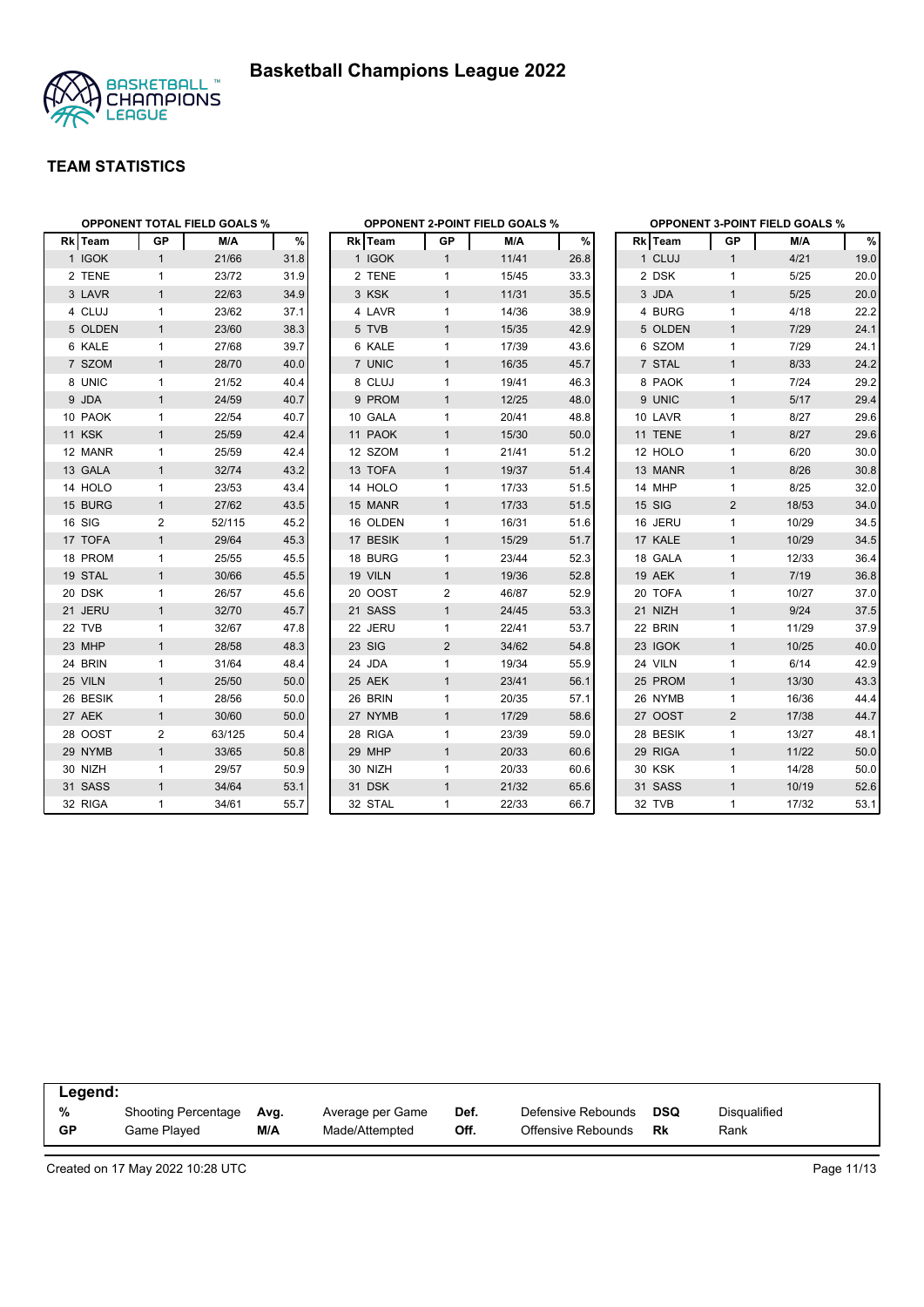



|          | <b>OPPONENT FREE THROWS %</b> |       |      |  | <b>BENCH POINTS</b> |                |              |      | <b>FAST BREAK POINTS</b> |         |                |                |      |
|----------|-------------------------------|-------|------|--|---------------------|----------------|--------------|------|--------------------------|---------|----------------|----------------|------|
| Rk Team  | GP                            | M/A   | %    |  | Rk Team             | GP             | <b>Total</b> | Avg. |                          | Rk Team | GP             | Total          | Avg. |
| 1 SZOM   | $\mathbf{1}$                  | 15/16 | 93.8 |  | 1 RIGA              | $\mathbf{1}$   | 44           | 44.0 |                          | 1 OLDEN | $\mathbf{1}$   | 24             | 24.0 |
| 2 STAL   | $\mathbf{1}$                  | 13/15 | 86.7 |  | 2 SZOM              | 1              | 39           | 39.0 |                          | 2 SZOM  | $\mathbf{1}$   | 17             | 17.0 |
| 3 RIGA   | $\mathbf{1}$                  | 12/14 | 85.7 |  | 3 BRIN              | $\mathbf{1}$   | 38           | 38.0 |                          | 3 SASS  | $\mathbf{1}$   | 16             | 16.0 |
| 4 MHP    | $\mathbf{1}$                  | 17/20 | 85.0 |  | 4 OLDEN             | $\mathbf{1}$   | 38           | 38.0 |                          | 4 BESIK | $\mathbf{1}$   | 15             | 15.0 |
| 5 SASS   | $\mathbf{1}$                  | 16/19 | 84.2 |  | 5 JERU              | $\mathbf{1}$   | 36           | 36.0 |                          | 5 NYMB  | $\mathbf{1}$   | 15             | 15.0 |
| 6 NYMB   | $\mathbf{1}$                  | 19/23 | 82.6 |  | 6 KSK               | $\mathbf{1}$   | 36           | 36.0 |                          | 6 PROM  | $\mathbf{1}$   | 15             | 15.0 |
| 7 MANR   | $\mathbf{1}$                  | 18/22 | 81.8 |  | 7 UNIC              | $\mathbf{1}$   | 35           | 35.0 |                          | 7 RIGA  | $\mathbf{1}$   | 15             | 15.0 |
| 8 SIG    | 2                             | 28/35 | 80.0 |  | 8 MHP               | 1              | 34           | 34.0 |                          | 8 STAL  | $\mathbf{1}$   | 15             | 15.0 |
| 9 VILN   | $\mathbf{1}$                  | 20/25 | 80.0 |  | 9 TVB               | $\mathbf{1}$   | 34           | 34.0 |                          | 9 JERU  | $\mathbf{1}$   | 14             | 14.0 |
| 10 BURG  | $\mathbf{1}$                  | 16/20 | 80.0 |  | 10 MANR             | 1              | 33           | 33.0 |                          | 10 TVB  | $\mathbf{1}$   | 14             | 14.0 |
| 11 KALE  | $\mathbf{1}$                  | 11/14 | 78.6 |  | 11 BURG             | $\mathbf{1}$   | 30           | 30.0 |                          | 11 MANR | $\mathbf{1}$   | 13             | 13.0 |
| 12 BESIK | $\mathbf{1}$                  | 13/17 | 76.5 |  | 12 IGOK             | 1              | 30           | 30.0 |                          | 12 TOFA | $\mathbf{1}$   | 13             | 13.0 |
| 13 TENE  | $\mathbf{1}$                  | 16/21 | 76.2 |  | 13 VILN             | $\mathbf{1}$   | 30           | 30.0 |                          | 13 IGOK | $\mathbf{1}$   | 12             | 12.0 |
| 14 OLDEN | $\mathbf{1}$                  | 19/25 | 76.0 |  | 14 SIG              | $\overline{c}$ | 59           | 29.5 |                          | 14 BURG | $\mathbf{1}$   | 11             | 11.0 |
| 15 BRIN  | $\mathbf{1}$                  | 15/20 | 75.0 |  | 15 OOST             | $\overline{2}$ | 57           | 28.5 |                          | 15 GALA | $\mathbf{1}$   | 11             | 11.0 |
| 16 TOFA  | $\mathbf{1}$                  | 15/20 | 75.0 |  | 16 AEK              | $\mathbf{1}$   | 27           | 27.0 |                          | 16 KSK  | 1              | 10             | 10.0 |
| 17 JDA   | $\mathbf{1}$                  | 12/16 | 75.0 |  | 17 NYMB             | $\mathbf{1}$   | 26           | 26.0 |                          | 17 OOST | $\overline{2}$ | 16             | 8.0  |
| 18 LAVR  | $\mathbf{1}$                  | 11/15 | 73.3 |  | 18 KALE             | $\mathbf{1}$   | 24           | 24.0 |                          | 18 HOLO | $\mathbf{1}$   | 8              | 8.0  |
| 19 OOST  | 2                             | 32/44 | 72.7 |  | 19 NIZH             | $\mathbf{1}$   | 24           | 24.0 |                          | 19 UNIC | $\mathbf{1}$   | 8              | 8.0  |
| 20 AEK   | $\mathbf{1}$                  | 16/22 | 72.7 |  | 20 PAOK             | $\mathbf{1}$   | 24           | 24.0 |                          | 20 VILN | $\mathbf{1}$   | 8              | 8.0  |
| 21 CLUJ  | $\mathbf{1}$                  | 10/14 | 71.4 |  | 21 TOFA             | $\mathbf{1}$   | 24           | 24.0 |                          | 21 SIG  | $\overline{2}$ | 15             | 7.5  |
| 22 PAOK  | $\mathbf{1}$                  | 17/24 | 70.8 |  | 22 STAL             | $\mathbf{1}$   | 23           | 23.0 |                          | 22 AEK  | 1              | $\overline{7}$ | 7.0  |
| 23 IGOK  | $\mathbf{1}$                  | 12/17 | 70.6 |  | 23 PROM             | $\mathbf{1}$   | 22           | 22.0 |                          | 23 CLUJ | $\mathbf{1}$   | $\overline{7}$ | 7.0  |
| 24 KSK   | $\mathbf{1}$                  | 20/30 | 66.7 |  | 24 HOLO             | $\mathbf{1}$   | 21           | 21.0 |                          | 24 DSK  | $\mathbf{1}$   | $\overline{7}$ | 7.0  |
| 25 JERU  | $\mathbf{1}$                  | 12/18 | 66.7 |  | 25 SASS             | $\mathbf{1}$   | 21           | 21.0 |                          | 25 BRIN | $\mathbf{1}$   | $6\phantom{1}$ | 6.0  |
| 26 NIZH  | $\mathbf{1}$                  | 12/18 | 66.7 |  | 26 JDA              | $\mathbf{1}$   | 20           | 20.0 |                          | 26 JDA  | $\mathbf{1}$   | 6              | 6.0  |
| 27 TVB   | $\mathbf{1}$                  | 4/6   | 66.7 |  | 27 GALA             | $\mathbf{1}$   | 19           | 19.0 |                          | 27 MHP  | $\mathbf{1}$   | 5              | 5.0  |
| 28 GALA  | $\mathbf{1}$                  | 9/14  | 64.3 |  | 28 BESIK            | $\mathbf{1}$   | 18           | 18.0 |                          | 28 PAOK | $\mathbf{1}$   | 5              | 5.0  |
| 29 UNIC  | $\mathbf{1}$                  | 15/24 | 62.5 |  | 29 DSK              | $\mathbf{1}$   | 13           | 13.0 |                          | 29 LAVR | $\mathbf{1}$   | 4              | 4.0  |
| 30 HOLO  | $\mathbf 1$                   | 9/16  | 56.3 |  | 30 CLUJ             | 1              | 11           | 11.0 |                          | 30 TENE | $\mathbf{1}$   | 4              | 4.0  |
| 31 DSK   | $\mathbf{1}$                  | 9/17  | 52.9 |  | 31 LAVR             | $\mathbf{1}$   | 8            | 8.0  |                          | 31 KALE | $\mathbf{1}$   | $\overline{2}$ | 2.0  |
| 32 PROM  | $\mathbf{1}$                  | 10/21 | 47.6 |  | 32 TENE             | 1              | 6            | 6.0  |                          | 32 NIZH | 1              | $\mathbf 0$    | 0.0  |

| Legend:   |                     |      |                  |      |                    |     |              |
|-----------|---------------------|------|------------------|------|--------------------|-----|--------------|
| %         | Shooting Percentage | Avg. | Average per Game | Def. | Defensive Rebounds | DSQ | Disqualified |
| <b>GP</b> | Game Played         | M/A  | Made/Attempted   | Off. | Offensive Rebounds | Rk  | Rank         |